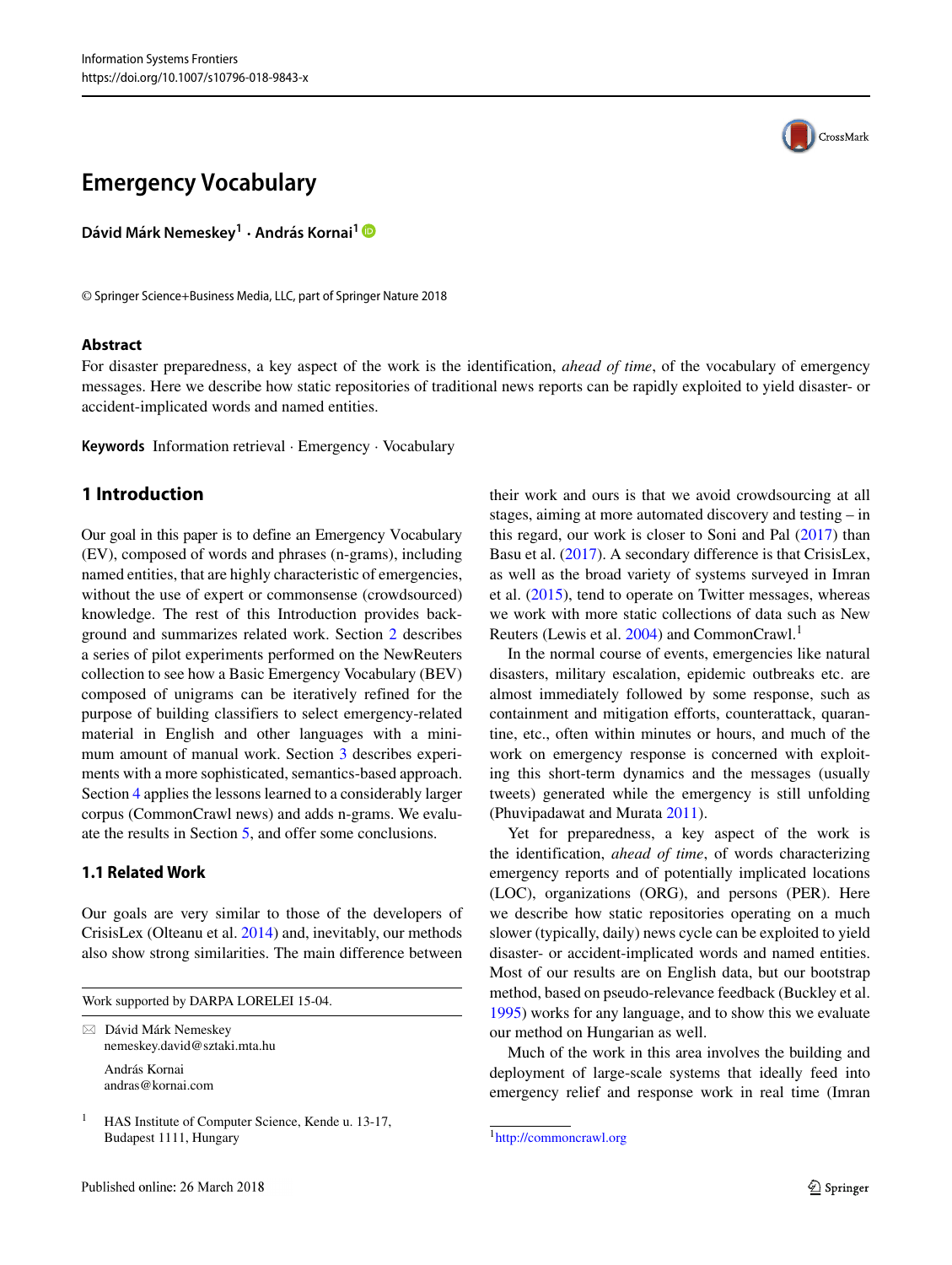et al. [2014;](#page-13-6) Imran [2017\)](#page-13-7). We see our work as building preparatory infrastructure for such live systems, especially for the medium- and low-resource languages spoken in many disaster areas (Strassel et al. [2017\)](#page-14-1).

# <span id="page-1-0"></span>**2 Basic Emergency Vocabulary**

The idea that there is a *basic vocabulary* (BV) composed of a few hundred or at most a few thousand elements goes back to the Renaissance – for a more detailed history, see Ács et al.  $(2013)$  $(2013)$ , for a contemporary list of 1200 items see Appendix 4.8 of Kornai  $(2018)^2$  $(2018)^2$ . The basic emergency vocabulary (BEV) serves a dual purpose: first, these words are the English bindings for deep semantic (conceptual) representations that can be used as an interlingual pivot or as a direct hook into knowledge-based (inferential) systems; and second, these words act as a reasonably high-precision high-recall filter on documents that are deemed relevant for emergencies: newspaper/wire articles, situation reports, tweets, etc. In fact, rough translations of these words into a target language T can serve as a filter for emergencyspecific text in T, a capability we evaluate on Hungarian in Section [4.](#page-5-0)

In terms of applications, the basic concept list promises a strategy of gradually extending the vocabulary from the simple to the more complex and conversely, reducing the complex to the more simple. Thus, to define *asphyxiant* as 'chemical causing suffocation', we need to define *suffocation*, but not *chemical* or *cause* as these items are already listed in the basic set. Since *suffocate* is defined as 'to lose one's life because of lack of air', by substitution we will obtain for asphyxiant the definition 'chemical causing loss of life because of lack of air' where all the key items *chemical*, *lose*, *life*, *because*, *lack*, *air* are part of the basic set.

Unfortunately, the list of emergency-related concepts, and topic-centric concept sets in general, are not closed definitionally: for example, the verb *decontaminate* is highly characteristic of nuclear and chemical emergencies, but the definition 'to remove a dangerous substance' is composed of parts that in isolation are not particularly emergency-related. Even *danger* is a normal part of many human activities from certain sports to industrial processes that do not, in themselves, constitute emergencies. A related problem is seen in proper nouns, where the assessment of Mount Fuji (LOC) or Kim Jong-un (PER) as a source of emergency is highly problematic. Proper nouns are discussed further in Kornai [\(2010\)](#page-13-10), but we note here that they constitute a very small proportion (less than 6%) of the basic vocabulary. Since none of the basic NERs, whose

<span id="page-1-1"></span>**Table 1** Seed word list extracted from Wikipedia

airburst avalanche blizzard breach collapse collision crash derailment disaster drought earthquake epidemic eruption explode famine flood hailstorm heat impact landslide massacre mudslide prevention radiation riot shipwreck shutoff sinkhole spill terrorism thunderstorm tornado tragedy tsunami volcano wildfire wreck

list is restricted to names of continents, countries, major cities, founders of religions, etc., are particularly implicated in disasters or accidents, the methods discussed here involve no seeding for the actual entity categories we wish to learn. Our seed lists, minimal as they are, will contain only common nouns, verbs, adjectives and adverbs.

### <span id="page-1-2"></span>**2.1 Manual Extraction**

Perhaps the simplest way of building the Basic Emergency Vocabulary (BEV) is by manual selection. At 1200 items, the basic list is small enough to permit manual selection of a seed emergency list, about 1/10th of the basic list, by the following principles. First, we included from the basic list every word that is, in and of itself, suggestive of emergency, such as *danger*, *harm*, or *pain*. Second, we selected all concepts that are likely causes of emergency, such as *accident*, *attack*, *volcano*, or *war*. Third, we selected all concepts that are concomitant with emergencies, such as *damage*, *Dr*, or *treatment*. Fourth, because of semantic decomposition, we added those concepts that signal emergencies only in the negative, such as *breathe* or *safe* (can't breathe, not safe, unsafe). Fifth, and final, we added those words that will, on our judgment, appear commonly in situation reports, news articles, or even tweets related to emergencies such as *calm*, *effort*, *equipment*, or *situation*. The full list of these manually selected entries is given in Appendix [A.](#page-11-0)

The same criteria were applied in extracting a list from the section titles of the Wikipedia page on natural disasters.<sup>3</sup> This initial list was expanded with a few terms that refer to human-induced emergency situations, such as *terrorism* and *massacre*. See Table [1](#page-1-1) for the full list.

While the simplicity of the manual selection method is attractive, the results are not very good. To evaluate precision and recall, we analyzed the glossary (TRADE Emergency Management Issues SIG Glossary Task Force [1999\)](#page-14-2) using the same principles as above. This yielded another 267 words like *hazmat* or *thermonuclear*. These were taken, for the most part, from the definitions in the glossary, not the headwords, especially as the latter are often highly specific to the organization of US emergency response procedures, while our goal is to build a languageindependent set of concepts, not something specific to

[<sup>2</sup>http://bit.ly/2AejT0p](http://bit.ly/2AejT0p)

[<sup>3</sup>https://en.wikipedia.org/wiki/Natural](https://en.wikipedia.org/wiki/Natural_disaster)\_disaster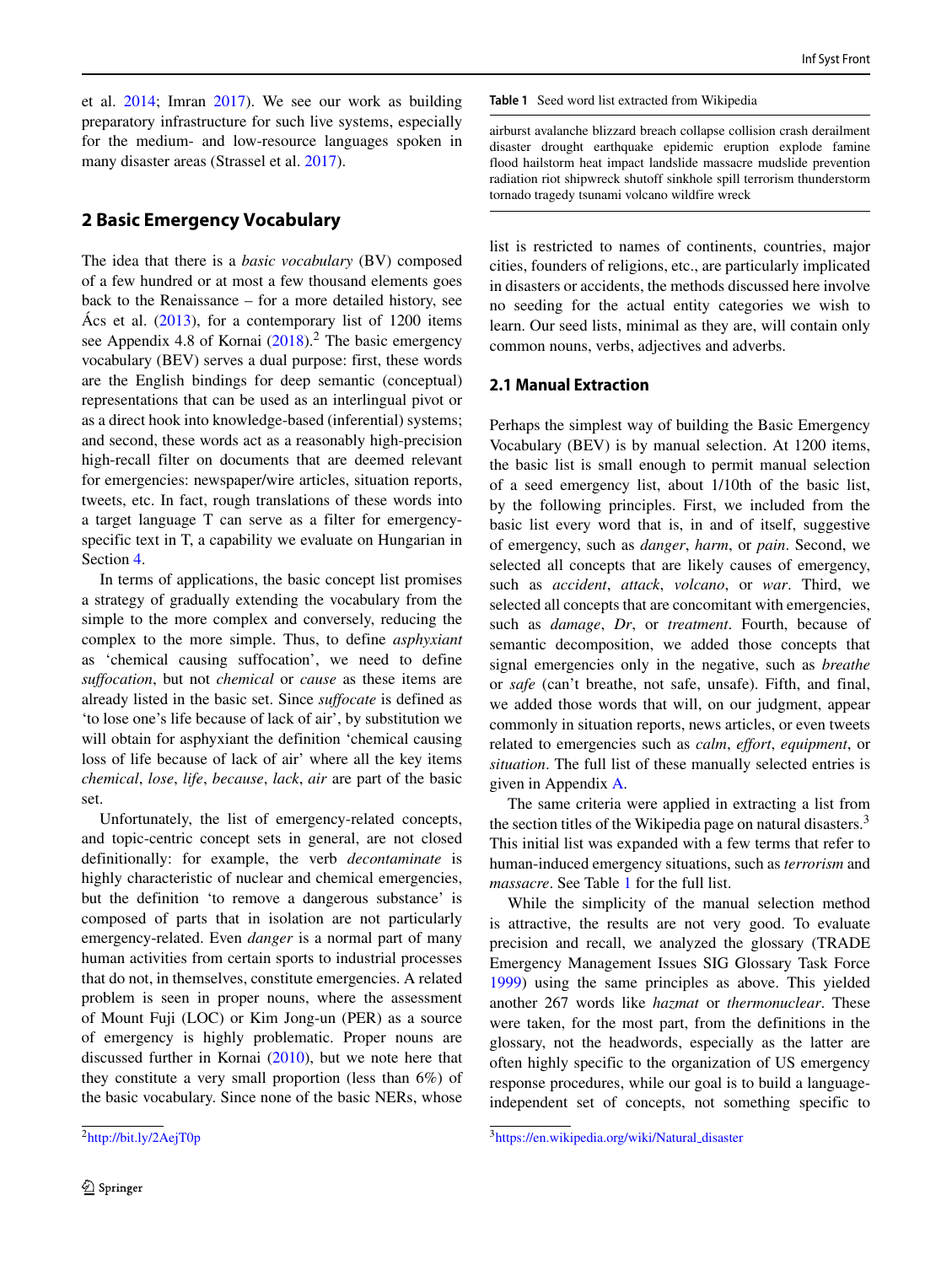American English. Of the 260 words found in the Glossary, only 41 appear on the basic list, and of these, only half (22) were found on the first manual pass over the basic list. In hindsight, it is clear that the remaining 19, given in italics at the end of Appendix [A,](#page-11-0) should also have been selected based on the above principles, especially the last (fifth) one. The precision is 100%, as expected from a manual set, but recall is low (15.8%).

#### <span id="page-2-1"></span>**2.2 Corpus-Based, Manual Seed**

The lesson from Section [2.1](#page-1-2) is clear: the BEV list has to be built from emergency materials, rather than by human expertise. But there is something of a chicken and egg problem here: to have a good list, we need to have a good corpus of emergency materials, to have a good corpus, we need to build a good classifier, and to build a good classifier, we need a good list. Here we describe a method of jointly bootstrapping the list and the emergency corpus.

In a pilot experiment, we used the manually built list given in [A](#page-11-0)ppendix  $\bf{A}$  as positive evidence (for a theoretical justification of ignoring negative evidence see Kornai et al. [2003\)](#page-13-11) to select a small, emergency-related subset E of articles from a corpus C (in the experiment, the New Reuters collection of 806,791 news stories) by a simple, semiautomatic iterative process. First, the articles were indexed by a search engine, and Appendix [A](#page-11-0) was used as the initial search query. Of the documents returned by the engine, only the most relevant *N* were retained. The threshold was selected in such a way that in a window of documents around it, about half should be emergency-related. A linear search from the top would have obviously been infeasible, but with a binary search among  $|C|$  documents with a window size *W*, *N* can be found by looking at only  $W \log_2 2$  $(|C|)$  documents – in our case we only had to look at 80 documents of the entire corpus to select a core set E of about 2000 emergency-related articles. Here binary search is made feasible by the empirical fact, broadly used in all forms of pseudo-relevance feedback since SMART (Buckley et al. [1995\)](#page-13-5), that higher combined  $\Delta$  scores yield more relevant documents.

This is a noisy sample, only about 80% of the documents in it are actually emergency related, and by sampling New Reuters we estimated recall also to be only about 80%, so there may still be about 400 further emergency-related articles in the corpus. An F-measure of .8 will not be impressive if our goal was detecting emergency-related articles in a live stream. But here even a more pessimistic estimate of missed documents, such as provided in Soni and Pal [\(2017\)](#page-14-0) (perhaps more realistic for tweets than for the full news articles in our corpus) does not unduly affect the logic of our enterprize. Since a random document in the corpus C will be emergency related with probability

 $p = 0.0025$ ,<sup>4</sup> but in the subset E with probability  $p = 0.8$ , words in the subsample are far more likely to be emergencyprone. To quantify this, we computed log text frequency ratio  $\Delta = \log(TF(w, E)/TF(w, C))$  for each word; the TF values were normalized as in Okapi BM25. We focused on the 1700 words where this exceed the expected zero log ratio by at least two natural orders of magnitude. Of these, the ratio is greater than 3 for about a quarter (472 items), and greater than 4 for about one in twelve (135).

Since in E we have only 2k relatively short documents to consider, we ran the NER system from Stanford CoreNLP (Manning et al. [2014\)](#page-13-12) on these, and collected the results for all 1700 words. Typically, words are classified unambiguously (label entropy is below 0.1 for over 82%), and by ignoring the rest we still obtain 1398 words. Table [2](#page-3-1) lists the highest ranked words.

Two-thirds of the words in the list are emergency-related common nouns (e.g. *levee*, *floodwater*, *mudslide*). This finding is so significant that in subsequent experiments we could in fact dispense with the manual selection method of Section [2.1](#page-1-2) altogether, and bootstrap the classifier starting with only a handful of words – this will be described in Section [2.3.](#page-2-0)

Table [2](#page-3-1) is also very promising in terms of identifying emergency-implicated NERs by searching for those NERs that occur in an emergency-related subcorpus considerably more frequently than in the corpus as a whole. Certainly, among the tens of thousands of locations in the NewReuters corpus, the method puts at the top Hohenwutzen, Slibice, and Oderbruch, still very much exposed to floods of the river Oder, and Popocatepetl, a volcano that has been implicated in half a dozen new eruptions since the corpus was collected. Among persons, the top choices are 'Matthias Platzeck, environment minister in the German state of Brandenburg' and 'government crisis committee spokesman Krzysztof Pomes'.

#### <span id="page-2-0"></span>**2.3 Minimum Seed**

Instead of using the laboriously collected, yet still very incomplete, list of Appendix  $\overline{A}$ , here we considered a seed list of only two words: *emergency* and *urgent*. Looking at the documents that contain at least one of these two words we can obtain an emergency-related corpus of documents E'. The top of the list of words that are significantly more frequent in E' than in the background are shown in Table [3.](#page-3-2)

While this list is not quite as good as the actual BEV (e.g. it has outright false positives like *nirmala*), it is good enough for further iteration. The emergency sets obtained from the BEV and from this skeletal list are far from identical, but

 $\frac{4p}{p} = 0.01$  if we use the factor of four discovered in Soni and Pal [\(2017\)](#page-14-0)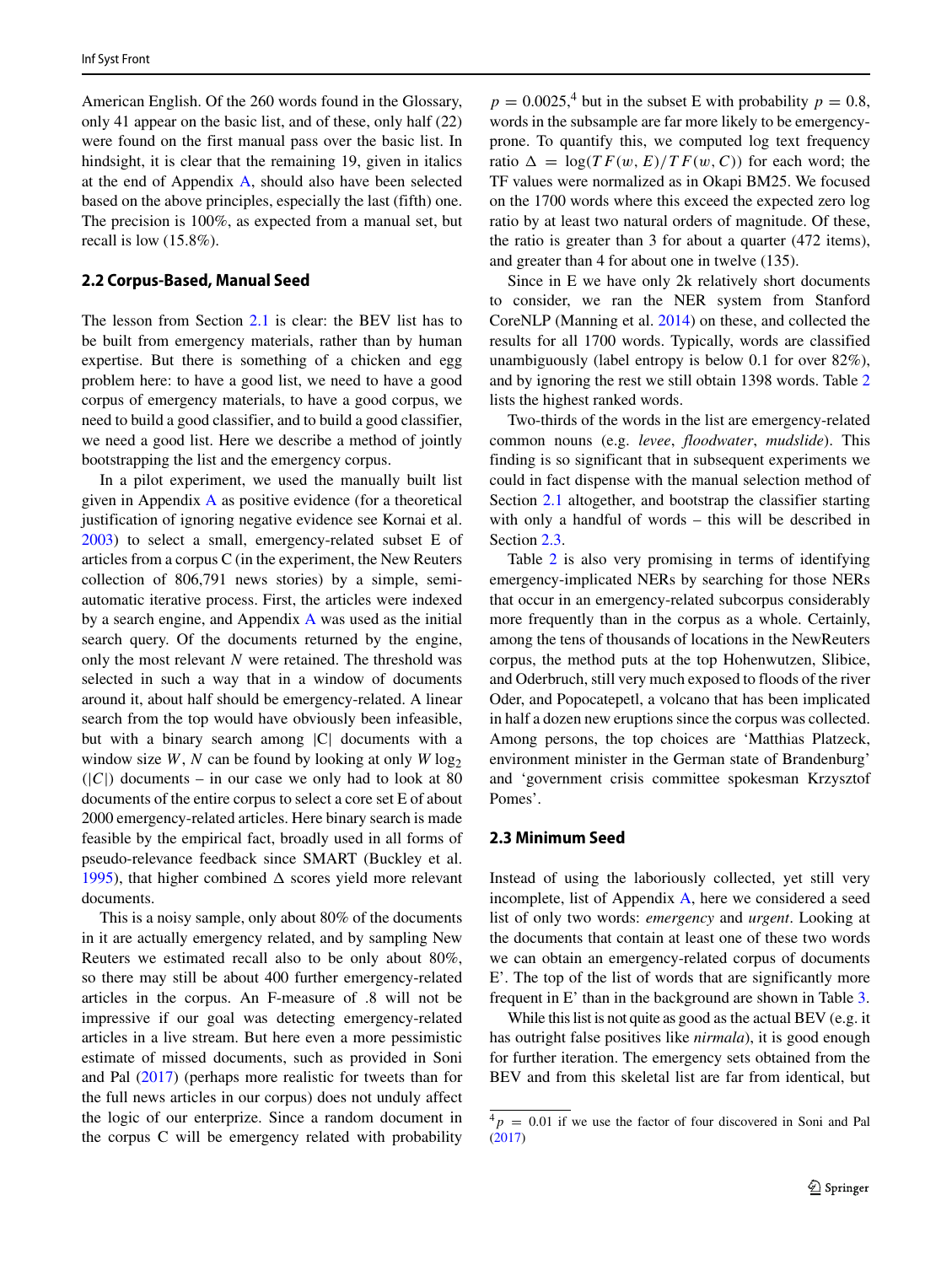<span id="page-3-1"></span>**Table 2** Highest ranked words in emergency subcorpus

| Word            | Δ    | DF  | <b>NER</b>              |
|-----------------|------|-----|-------------------------|
| Hohenwutzen     | 5.53 | 110 | L:110                   |
| Platzeck        | 5.52 | 59  | P:57                    |
| Slubice         | 5.50 | 90  | L:88                    |
| Oderbruch       | 5.50 | 196 | L:189                   |
| Dike            | 5.49 | 993 | N:999                   |
| Sandbag         | 5.45 | 362 | N:334                   |
| Oder            | 5.39 | 542 | L:81, M:1, N:149, P:272 |
| Popocatepetl    | 5.39 | 54  | L:29,N:1,O:1,P:23       |
| Pomes           | 5.30 | 78  | P:68                    |
| Stolpe          | 5.29 | 57  | P:45                    |
| Levee           | 5.28 | 229 | N:188, O:1              |
| Floodwater      | 5.27 | 437 | N:366                   |
| Soufriere       | 5.23 | 62  | L:48,N:5,P:1            |
| Abancay         | 5.23 | 51  | L:39                    |
| Opole           | 5.21 | 105 | L:79.N:2                |
| Forks           | 5.17 | 409 | L:176,M:110,N:5,O:24    |
| Montserrat      | 5.15 | 268 | L:267, O:18             |
| Hortense        | 5.13 | 399 | L:1,M:1,N:56,O:4,P:236  |
| Low-lying       | 5.13 | 299 | N:214                   |
| Flood-ravaged   | 5.10 | 74  | M:1,N:57                |
| Nirmala         | 5.09 | 122 | P:87                    |
| Godavari        | 5.08 | 128 | L:78,N:12               |
| Falmouth        | 5.07 | 60  | L:37                    |
| Sodden          | 5.06 | 67  | N:44                    |
| Eruption        | 5.01 | 537 | N:339                   |
| Volcano         | 4.99 | 870 | L:7, N:616, O: 20, P:1  |
| Hurricane-force | 4.98 | 53  | N:33                    |
| Flood-stricken  | 4.98 | 62  | N:40                    |
| Evacuee         | 4.93 | 291 | N:184                   |
| Flood-hit       | 4.93 | 123 | M:1,N:111               |
| Jarrell         | 4.92 | 81  | L:19, N:5, O:4, P:21    |
| Yosemite        | 4.92 | 100 | L:52,N:3,O:1            |
| Bandarban       | 4.91 | 53  | L:28                    |
| Lava            | 4.90 | 136 | N:76                    |
| Mudslide        | 4.90 | 458 | N:295                   |

Last column gives number of occurrences as P: PER; L: LOC; O: ORG; N: not NE

<span id="page-3-2"></span>Table 3 Highest  $\triangle$  words (ordered alphabetically) from seed *emergency*, *urgent*

ambulance anarchic anarchy angioplasty arsenc beachfront blizzard calamity coastline curfew cyclone devastation dike disaster dyke emergency eruption evacuate evacuation evacuee famine firefighter flood flood-hit flooding floodwater frantically gust gusty hard-hit hurricane impassable inaccessible insurgent insurrection inundate issues landfall levee low-lying malaria malnutrition melting meningitis mortuary mudslide nirmala non-essential ntsb overflow pilots preparedness rescuer rioter sandbag shelter stone-thrower submerge swollen tornado torrential tributary urgent volcanic volcano wildfire worst-hit

the iterative method remains attractive in a low resource setting (a matter we shall investigate more formally in Section [5](#page-8-0) for Hungarian) especially in combination with the embedding-based lexicon expansion methods we now turn to.

### <span id="page-3-0"></span>**3 Semantic Similarity**

Since bootstrapping the vocabulary from very small seeds (three words or less) remains challenging, we experimented with word embeddings to enlarge our lexicon, especially as reasonably mature embeddings are often available even for those languages where no emergency (foreground) corpus is readily available. As the pilot study made clear, there are many cases where words are related morphologically but not semantically, e.g. *staging* – the sense associated to emergencies, 'staging area', has nothing to do with *stage*. Human coders deal with morphological variability automatically, but CoreNLP lemmatization (Manning et al. [2014\)](#page-13-12) is noticeably imperfect in this regard, failing to deal with deeper morphology *fissionable/fissile*, typos and nonstandard spelling *catastrophy/catastrophe*, and the frequent variations in hyphenation *lifethreatening/lifethreatening*. Such problems are of course rampant in less resourced languages, where morphological analysis and stemming often pose even more problems than in English.

To a remarkable extent, such issues are taken care of by the central method discussed here, the use of semantic vectors. In large corpora, spelling variants and typos appear dominantly in the same contexts as the standard form, so the vectors assigned to them will be highly similar. Here and in what follows we used the pre-trained GloVe (Pennington et al.  $2014$ ) embedding 840B.300d.<sup>5</sup> Originally, the embedding contains 2,196,017 words with the associated 300-dimension vector trained on the Common Crawl dataset. Out of these, 2,196,013 words could be read correctly; filtering duplicates (which arise from Unicode whitespaces left in the data) leaves us with 2,195,893 tokens. These were lemmatized with CoreNLP, and words that differed from their lemmas were dropped. The reason for this is that the original embedding was highly redundant, with some lemmas represented by three or more surface forms (e.g. *tsunami*, *tsunamis* and *Tsunamis*), not counting typos. Filtering these forms brought the number of words down to 1,397,824. Finally, we eliminated numbers, proper nouns and punctuation marks by requiring that words start with a lower case latin letter, thus ending up with an embedding of 480,427 vectors – a little over 78% reduction from the original.

[<sup>5</sup>http://nlp.stanford.edu/data/glove.840B.300d.zip](http://nlp.stanford.edu/data/glove.840B.300d.zip)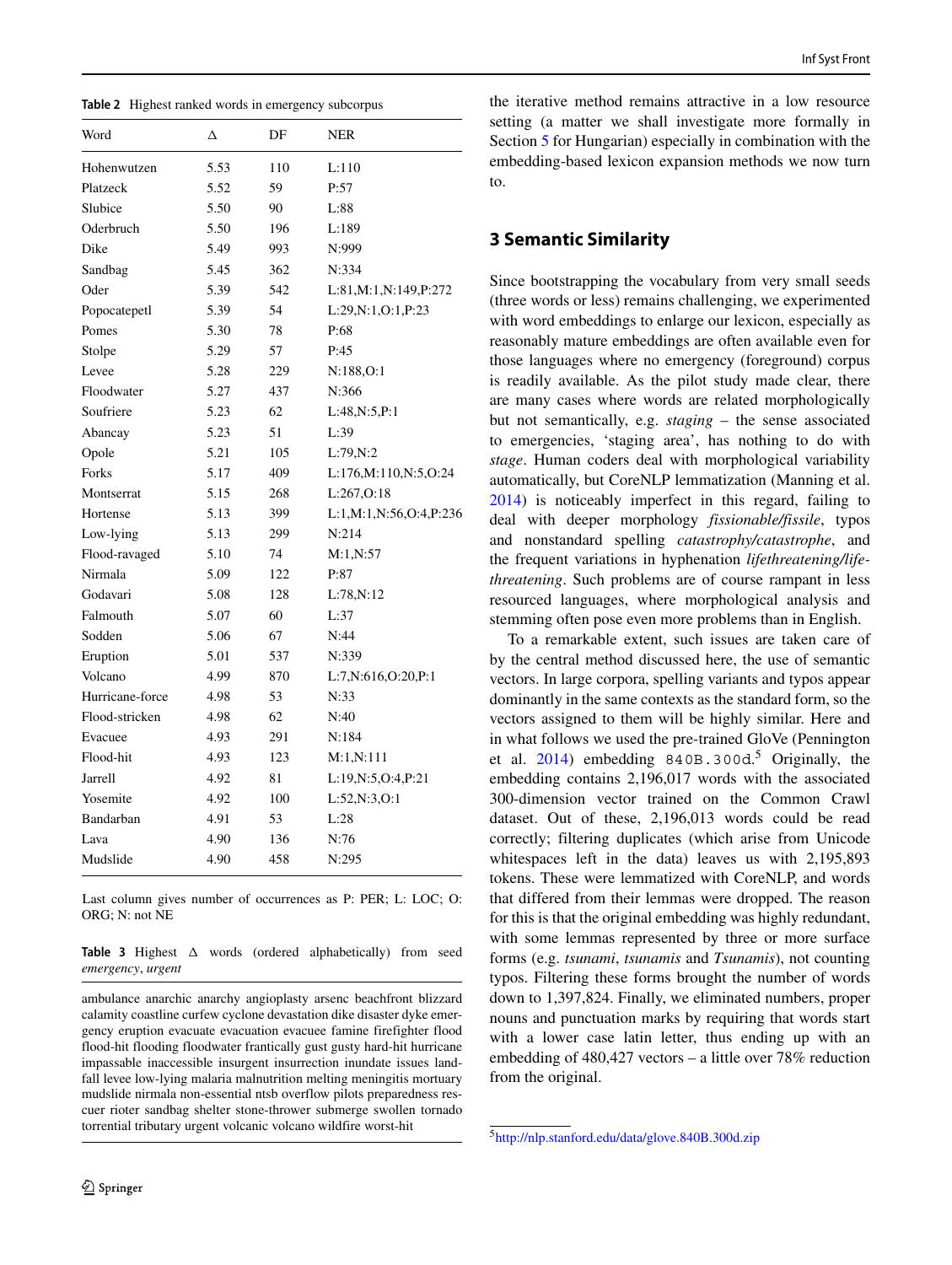We ran an algorithm inspired by DBSCAN (Ester et al. [1996\)](#page-13-14) to find lexicon enlargement candidates. DBSCAN proper is not applicable to the problem, since emergencyrelated words do not cluster together in the word vector space, and the DBSCAN notion of *core points* is not applicable. Our version of the algorithm starts from the words already in the lexicon, and it finds the candidates whose vectorial similarity to any of them is above a certain threshold. Next, candidates not "close enough" to the emergency terms are discarded, and the rest is added to the lexicon. By "close enough", we refer to the notion that it is not sufficient for a candidate word to be close to an emergency related term; its closest associations must also be emergency-related. We formalized this condition in two ways:

- 1. the closest neighbor of the candidate should be a word already in the lexicon;
- 2. the discounted cumulative gain (DCG) (Järvelin and Kekäläinen  $2002$ ) of the closest *n* neighbors, equating the "relevant" class with the emergency lexicon, is above a certain threshold.

It might not readily be obvious, but the second condition is a relaxation of the first. In fact, the first condition is a special case of the second where  $n = 1$ .

The algorithm is run repeatedly for a number of iterations, or until no more candidates can be found. We experimented with various hyperparameter settings (the condition used, the similarity threshold and n in DCG); Table [4](#page-4-0) shows the result of successive steps in one of these settings. Clearly, most of the associations (which are not blocked by the morphological and spelling problems discussed above) are perfectly reasonable e.g. from *volcano* to *volcanic* to *lava* to *magma* to *plume*. The only problem is that by the time we get to *plume* or *caldera*, the sense of emergency is gone. The reason for this is twofold: first, as already discussed in Section [2,](#page-1-0) the lexicon is not closed under semantic similarity. Second, standard embeddings do not differentiate between the senses of homonymous and polysemous words, and even those that were created for this purpose leave a lot to be desired (Borbély et al. [2016\)](#page-13-16).

To some extent, this is remedied by selecting a higher threshold of similarity. As the words in italics show, some of the more remote associations are dropped, but with the increased precision comes lower recall. This is especially painful because highly relevant terms, such as *ebola*, *oilspill* or *shipwreck* are removed, while some unrelated and bogus terms, such as *caldera* and *plauge* (sic) are retained. In general, it is impossible to find a global threshold that cuts all association chains at the right places.

Another limitation of generic embeddings is that only unigrams are covered. On the one hand, it is possible to embed n-grams by averaging the vectors of their component words. On the other, as the Table [5](#page-5-1) shows, the results are

<span id="page-4-0"></span>**Table 4** Nearest neighbors of some emergency keywords at cosine similarity  $> 0.4$ 

| Term            | Iterations       |                |                 |                |  |  |  |  |
|-----------------|------------------|----------------|-----------------|----------------|--|--|--|--|
|                 | 1                | $\overline{c}$ | 3               | $\overline{4}$ |  |  |  |  |
| Airburst        | Air-burst        |                |                 |                |  |  |  |  |
| <b>Blizzard</b> | Snowstorm        | Snowfall       | Lake-effect     | Snowbelt       |  |  |  |  |
| Collision       | Head-on          | Headon         |                 |                |  |  |  |  |
| Crash           | Accident         | Incident       |                 |                |  |  |  |  |
|                 |                  | Mishap         | Malfunction     |                |  |  |  |  |
| Earthquake      | Magnitude        |                |                 |                |  |  |  |  |
|                 | Ouake            | Aftershock     | Temblor         | Seism          |  |  |  |  |
| Epidemic        | Outbreak         |                |                 |                |  |  |  |  |
|                 | Plague           | <b>Bubonic</b> | Ebola<br>Plauge | <b>Marburg</b> |  |  |  |  |
|                 | Scourge          | Menace         |                 |                |  |  |  |  |
| Eruption        | Erupt            |                |                 |                |  |  |  |  |
|                 | Eruptive         |                |                 |                |  |  |  |  |
| Explode         | <b>Burst</b>     |                |                 |                |  |  |  |  |
|                 | Implode          |                |                 |                |  |  |  |  |
| Famine          | Pestilence       |                |                 |                |  |  |  |  |
|                 | Starvation       | Deprivation    |                 |                |  |  |  |  |
|                 |                  | <b>Starve</b>  |                 |                |  |  |  |  |
| Flood           | Flooding         |                |                 |                |  |  |  |  |
| Hailstorm       | Hailstone        |                |                 |                |  |  |  |  |
|                 | Windstorm        |                |                 |                |  |  |  |  |
| Riot            | Rioting          |                |                 |                |  |  |  |  |
| Shutoff         | Shut-off         |                |                 |                |  |  |  |  |
| Spill           | Oil-spill        |                |                 |                |  |  |  |  |
| Terrorism       | Terror           |                |                 |                |  |  |  |  |
|                 | Terrorist        |                |                 |                |  |  |  |  |
| Thunderstorm    | Squall           | Gale           |                 |                |  |  |  |  |
| Tornado         | Mile-wide        |                |                 |                |  |  |  |  |
|                 | Twister          |                |                 |                |  |  |  |  |
| Volcano         | Crater           | Caldera        | Calderas        |                |  |  |  |  |
|                 | Volcanic         | Lava           | Geyser          |                |  |  |  |  |
|                 |                  |                | Magma           | Plume          |  |  |  |  |
| Wildfire        | <b>Bushfire</b>  |                |                 |                |  |  |  |  |
| Wreck           | <b>Shipwreck</b> | Galleon        |                 |                |  |  |  |  |
|                 |                  | Sunken         |                 |                |  |  |  |  |
|                 |                  |                |                 |                |  |  |  |  |

Terms filtered by a similarity of 0.6 are in *italics*

mixed: sometimes the nearest neighbors of the n-gram vector are dominated by one of the components (*hundred dead*); sometimes they are a reweighted union of the neighbor sets of the individual words (*tornado damage*); other times they reflect the compound meaning (*flood emergency*).

Even if we could reliably give meaningful vectors to n-grams, the algorithm would not fare any better, because of the thresholding problem. Furthermore, we cannot use the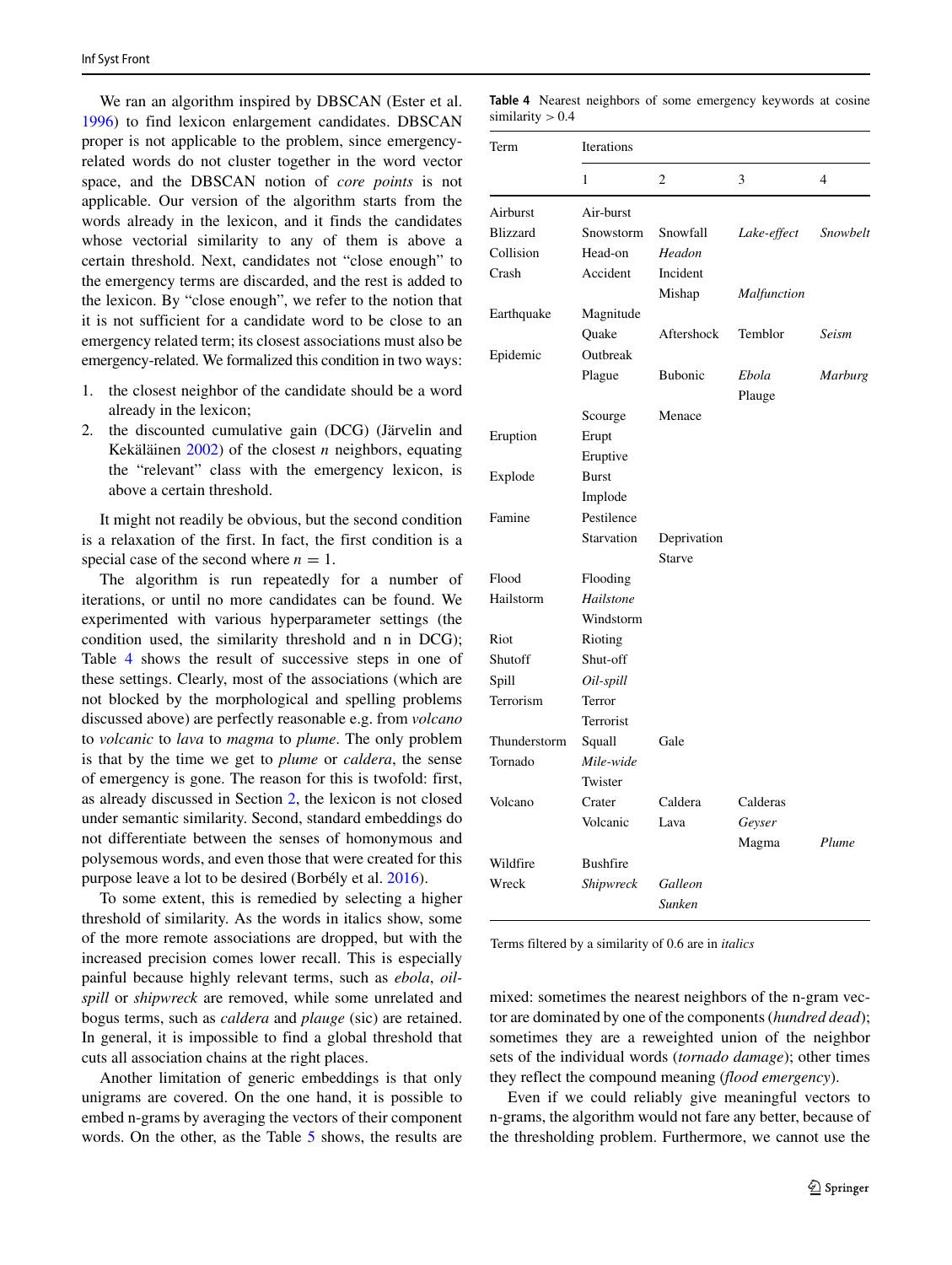#### <span id="page-5-1"></span>**Table 5** Bigram embeddings

| Input term $(s)$ | Nearest neighbors                                                                              |
|------------------|------------------------------------------------------------------------------------------------|
| Hundred          | Fifty thousand twenty thirty eighty sixty forty seventy fifteen twenty-five                    |
| Dead             | Alive death corpse kill man grave hell victim apparently murder                                |
| Hundred dead     | Thousand fifty twenty thirty ten forty seventy sixty eighty fifteen                            |
| Tornado          | Twister storm hurricane thunderstorm devastation earthquake tsunami aftermath cyclone flooding |
| Damage           | Damaging damages harm cause destruction affect attack severe prevent injury                    |
| Tornado damage   | Storm devastation hurricane damaging flooding damages lightning disaster severe earthquake     |
| Alive            | Dead forever survive life still never ever death soul alone                                    |
| Rubble           | Wreckage debris pile detritus bombed-out demolition devastation cinder concrete gravel         |
| Alive rubble     | Dead survive wreckage corpse remains unharmed forever bury still literally                     |
| Flood            | Flooding deluge storm inundation hurricane tsunami levee disaster torrential floodwater        |
| Emergency        | Ambulance evacuation hospital urgent medical disaster assistance aid preparedness safety       |
| Flood emergency  | Flooding disaster evacuation storm fire hurricane preparedness catastrophic urgent tsunami     |

algorithm to find relevant n-grams, as no (tractable) algorithm exists that maps a certain vector back to a set of words.

Because of these difficulties, we did not use embeddingbased query expansion beyond the unigram BEV, where we relied both on word vector similarity, and dictionary similarity ( $\acute{A}$ cs and Kornai  $2016$ ), selecting only words that (i) were above a fixed cosine similarity threshold from the cluster center and (ii) contained, in their definition, some basic emergency word. Among the lessons learned, we had to give up our fourth principle (see Section [2.1\)](#page-1-2), adding those concepts that signal emergencies only in the negative, such as *breathe* or *safe* (can't breathe, not safe). The issue can perhaps be reopened in conjunction with adding collocation analysis to the pipeline, but for now we kept only the single token entries such as *unsafe*. We also made some concessions to the current state of the art in morphological analysis, including pairs like *bioterror/bioterrorist* where the complex form should be (but is not) analyzed by most current lemmatizers.

The resulting BEV (see Appendix  $C$ ), has 419 words, of which only 84 appear in BV. This version has only 181 words in common with the initial, manually selected version (Appendix [B,](#page-11-1) 349 words), with 168 words dropped and 238 added. The final version is much better focused, with an average word frequency of 93,500 as measured on the UMBC WebBase (Han et al. [2013\)](#page-13-18), compared to 204,800 in the initial version. We will compare the utility of the two versions for information retrieval in Section [5.](#page-8-0)

As a final step, we plotted a 2-dimensional projection of the basic vocabulary (green), the manually selected basic emergency vocabulary (Section [2.1](#page-1-2) and Appendix [A,](#page-11-0) red), and their intersection (yellow).

As Fig. [1](#page-5-2) makes clear, the emergency vocabulary clusters remarkably well on the left side. To see the outliers, we considered those BEV words that fall closer to the center of BV than the center of BEV (computed on the original 300d vectors, not their 2d projection) and found only 13 words: *department Dr escort issue launch lost mine rad release rod secure site stolen*. Clearly, the emergency sense of e.g. *rad* 'unit of absorbed radiation dose' is overwhelmed by the non-emergency senses 'radian, measure of angle' and 'radical' (of style, politics, etc). While such words may literally meet our fifth criterion in Section [2.1](#page-1-2) and occur frequently in emergency-related texts, their precision is low and they are omitted from the final version of BEV (Appendix [C\)](#page-12-0).

### <span id="page-5-0"></span>**4 Large-Scale Experiments**

Our key method for extending seed lexica is to take some foreground corpus *E*, a background corpus *C*, and

<span id="page-5-2"></span>

**Fig. 1** 2d projection of BEV (red  $\times$ ), BV (blue +), and their intersection (purple star)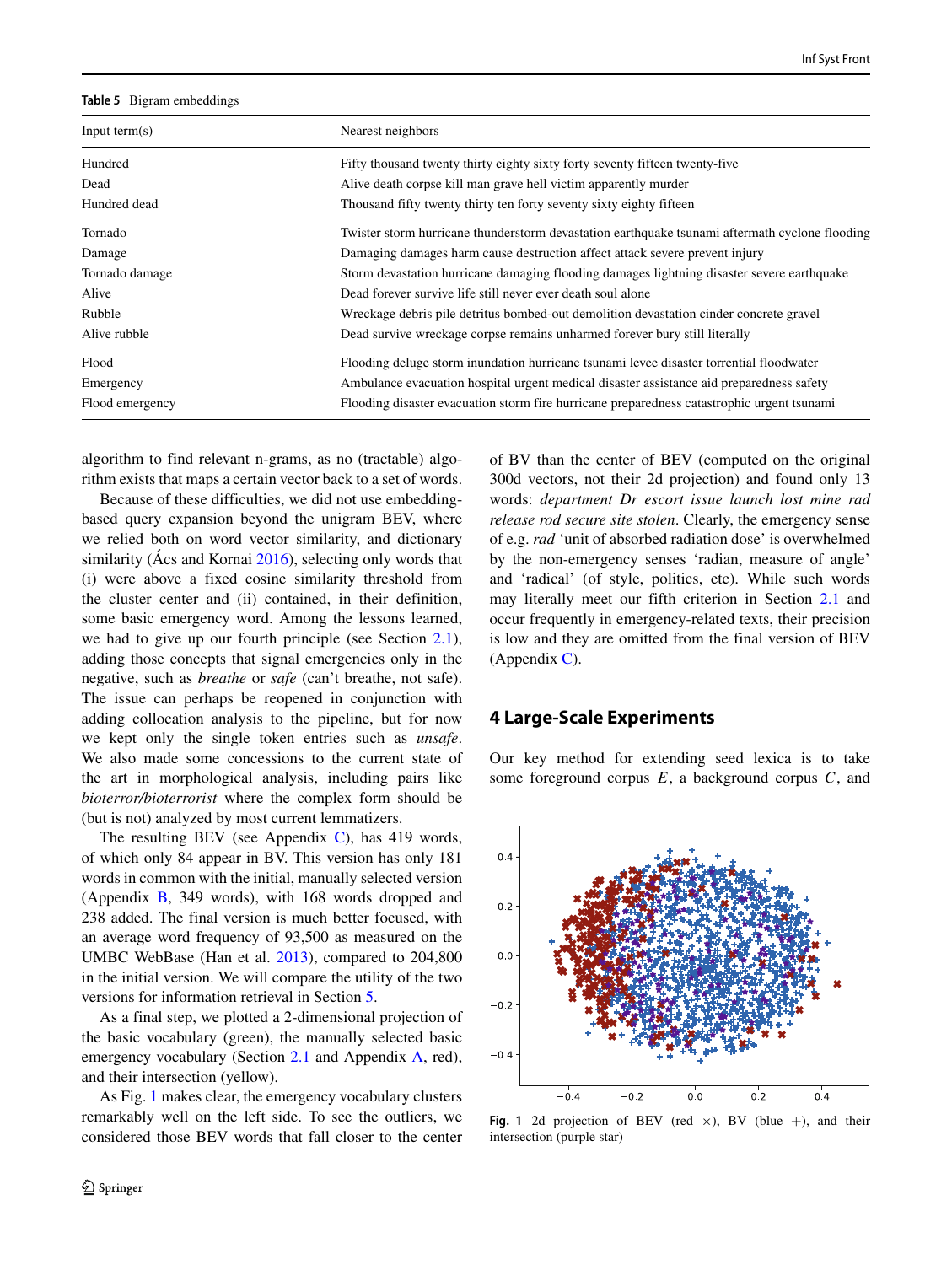ranking words according to log TF ratio  $\Delta$  as described in Section [2.2.](#page-2-1) Since we already exploited NewReuters in the pilot experiments discussed in Section [2,](#page-1-0) for the main experiments we used a similar, but much larger background corpus, the recently released news subset of Common Crawl  $(CC)$ .<sup>6</sup> As we have seen in the previous section, unigrams participate in too many contexts to be good indicators for emergency-relatedness by themselves. Consequently, in the experiments below we also include bigrams.

In Section [4.1](#page-6-0) we begin with a simple set of experiments in which the foreground collection was selected from the ReliefWeb collection.7 Section [4.2](#page-6-1) describes the preprocessing of CC News that resulted in a background corpus of nearly 3.9 billion words in over 14m documents. We experimented with several core term lists to see if it is possible to expand them and adapt them to a newswire corpus, including CrisisLex; the list of emergency-related terms extracted from Wikipedia given in Table [1;](#page-1-1) and BEV; see Section [4.3.](#page-8-1)

#### <span id="page-6-0"></span>**4.1 ReliefWeb**

ReliefWeb is the result of a UN-sponsored effort to collect emergency relief-related materials on the web. It consists of 423,790 documents, out of which 110,932 have been classified for emergency type. There are a total of 21 types, and each emergency-related document is tagged with at least one of these (we ignore the rest and henceforth refer to the emergency-related subset by the name ReliefWeb). The number of documents in each category is reported in the second column of Table [6.](#page-7-0)

In the experiments, we took each disaster type subcorpus of ReliefWeb as foreground, computed  $\Delta$  against the CC News background, and kept only those terms (unigrams and bigrams) that occurred at least 500 times in the background and at least 10 times in the foreground. We cut off the lists at  $\Delta = 3$ . The disastertype-specific lexica so created were compared to CrisisLex. Table [6](#page-7-0) reports our findings: for each list, we record how many unigrams/bigrams from CrisisLex were *found* or were *missing* from the results, as well as the number of *new* emergency-related terms (not in CrisisLex) found (the difference between the *pre* and *post* conditions will be discussed in Section [4.2\)](#page-6-1). Those categories given in italics contain very few documents (42– 261) and are likely to be meaningless. We also performed the procedure for the entire ReliefWeb (the union of the disaster-specific types), these results are in the top panel. While the number of *found* tokens is small (evidence that CrisisLex and ReliefWeb are rather different), the number of *new* tokens is high, and manual inspection shows them to be good quality.

#### <span id="page-6-1"></span>**4.2 Preprocessing**

The CC News dataset contains daily digests of news sites in many languages. When starting the experiments, we downloaded all files available at the time, which gave us a total of 1016 files to work with, dating from 26 August, 2016 to 29 June, 2017. The files were preprocessed as follows. First, boilerplate code was removed from the articles via the Boilerpipe library (Kohlschütter et al. [2010\)](#page-13-19). In order to remove non-English materials, language identification was performed using the  $CLD2<sup>8</sup>$  and langid.py<sup>9</sup> (Lui and Baldwin [2012\)](#page-13-20) libraries, the former via  $c1d2-cffi^{10}$ ). The rest of the articles were lemmatized with Stanford CoreNLP (Manning et al. [2014\)](#page-13-12). Duplicates then were filtered from the collection with the datasketch<sup>11</sup> package, with the following parameters. The documents were fingerprinted with a 128-permutation MinHash (Broder et al. [1998\)](#page-13-21), computed from word (lemma) 5-grams. Locality sensitive hashing (Gionis et al. [1999;](#page-13-22) Indyk and Motwani [1998\)](#page-13-23) was used to speed up fingerprint matching with an approximate Jaccard similarity threshold of 0.85. The deduplicated documents were filtered for stopwords. Tokens that contain no Latin letters or Arabic digits, and overly long tokens (above 30 characters), were also removed. Finally, words with low recall value, namely those that occurred in less then 10 documents, were removed as well.

The preprocessing code, as well as the components required to reproduce the experiments in this paper, is available as a GitHub repository.12

These settings yielded 14,163,517 documents comprising 3.9G word tokens in 8.4M types after lemmatization. Dropping low recall value words shrinks the number of types tenfold to 800k, but decreases the number of tokens only by 17 million. The average document length is thus 274 words.

In the experiments below, we include bigrams in the lexicon as well. While the above procedure is straightforward for the unigram case, filtering the bigram data can be done in two different ways. The linguistically correct way is to enumerate all bigrams present in the document first and then do the filtering, keeping only those bigrams whose component words were left intact. Olteanu et al. [\(2014\)](#page-13-0), on the other hand, filtered the

[<sup>6</sup>http://commoncrawl.org/2016/10/news-dataset-available/](http://commoncrawl.org/2016/10/news-dataset-available/)

[<sup>7</sup>http://reliefweb.int](http://reliefweb.int)

[<sup>8</sup>https://github.com/CLD2Owners/cld2](https://github.com/CLD2Owners/cld2)

[<sup>9</sup>https://github.com/saffsd/langid.py](https://github.com/saffsd/langid.py)

<sup>1</sup>[0https://pypi.python.org/pypi/cld2-cffi](https://pypi.python.org/pypi/cld2-cffi)

<sup>1</sup>[1https://github.com/ekzhu/datasketch](https://github.com/ekzhu/datasketch)

<sup>&</sup>lt;sup>12</sup>https://github.com/DavidNemeskey/cc\_emergency\_corpus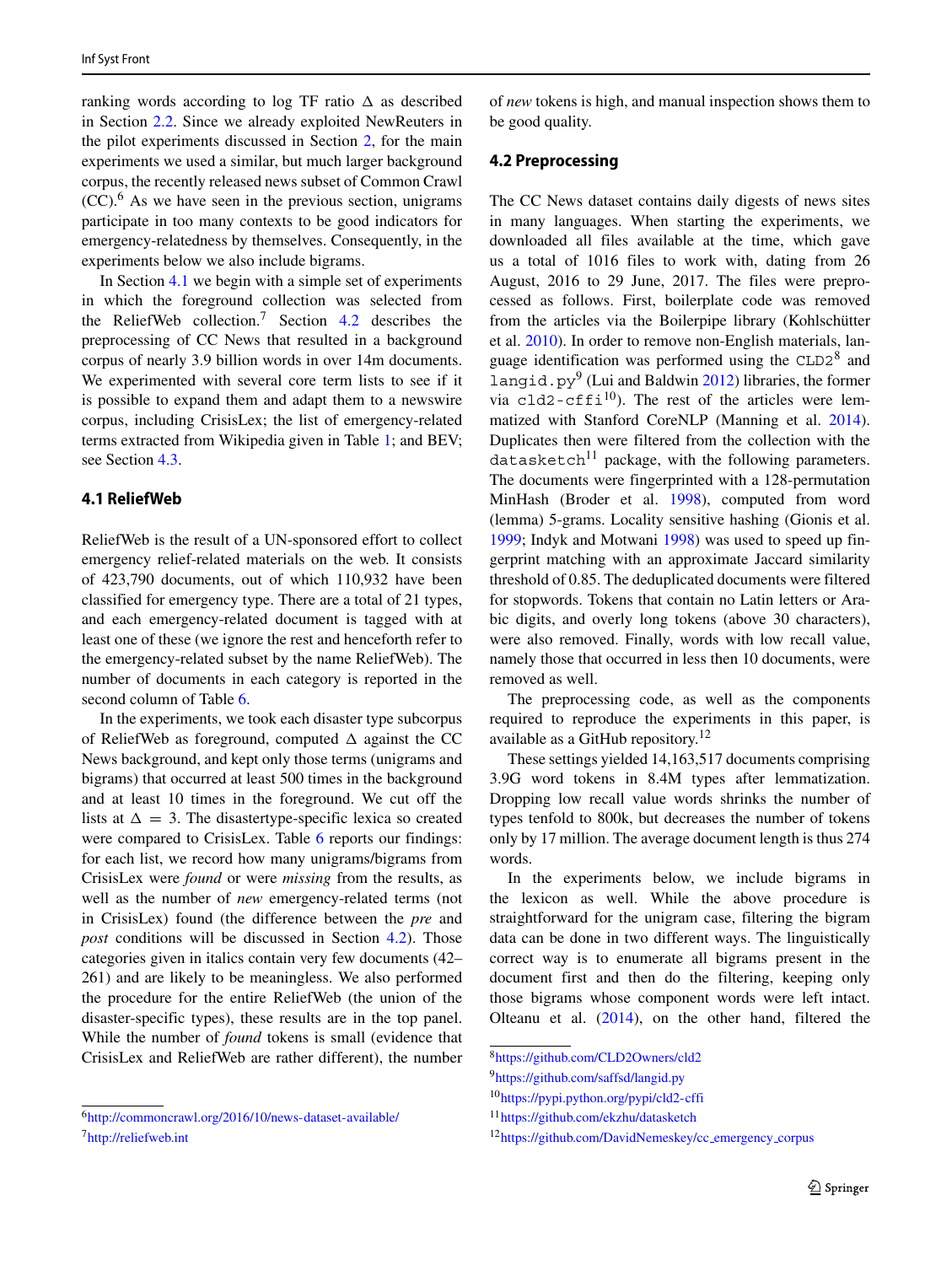<span id="page-7-0"></span>**Table 6** CrisisLex coverage of the lexica generated using ReliefWeb as foreground

| Found<br>Missing<br>New<br>Missing<br>New<br>$\operatorname{Sum}$<br>Sum<br>Found<br>$12\,$<br>75<br>32<br>All<br>110,932<br>Pre<br>265<br>352<br>268<br>2479<br>2779<br>12<br>75<br>262<br>349<br>$20\,$<br>280<br>Post<br>1258<br>1558<br>Cold wave<br>1460<br>$\overline{4}$<br>79<br>176<br>263<br>15<br>270<br>936<br>1236<br>Pre<br>813<br>$\overline{4}$<br>79<br>263<br>$10\,$<br>280<br>513<br>Post<br>176<br>$\overline{9}$<br>3081<br>15,084<br>Pre<br>$\overline{c}$<br>83<br>283<br>370<br>282<br>2781<br>374<br>1705<br>$\overline{c}$<br>83<br>287<br>6<br>288<br>1405<br>Post<br>33,124<br>Pre<br>9<br>69<br>220<br>307<br>21<br>258<br>2484<br>2784<br>Earthquake<br>306<br>9<br>69<br>219<br>278<br>1225<br>1525<br>Post<br>11<br>374<br>$\,$ 8 $\,$<br>3128<br>7212<br>Pre<br>85<br>287<br>284<br>2828<br>$\mathbf{1}$<br>1659<br>85<br>293<br>380<br>5<br>290<br>1359<br>Post<br>$\mathbf{1}$<br>455<br>243<br>11<br>65<br>90<br>177<br>12<br>276<br>155<br>Extratropical cyclone<br>Pre<br>11<br>65<br>85<br>172<br>$10\,$<br>280<br>111<br>411<br>Post<br>94<br>300<br>42<br>Pre<br>5<br>77<br>7<br>$\boldsymbol{0}$<br>300<br>$\boldsymbol{0}$<br>$\sqrt{5}$<br>$77\,$<br>$\tau$<br>94<br>300<br>Post<br>$\boldsymbol{0}$<br>300<br>$\boldsymbol{0}$<br>3488<br>8690<br>15<br>57<br>273<br>360<br>40<br>220<br>Flash flood<br>Pre<br>3188<br>15<br>57<br>278<br>365<br>250<br>1865<br>Post<br>25<br>1565<br>368<br>40,407<br>Pre<br>12<br>63<br>281<br>33<br>234<br>2831<br>3131<br>12<br>63<br>279<br>366<br>21<br>258<br>1356<br>1656<br>Post<br>58<br>342<br>179<br>$\overline{4}$<br>79<br>145<br>$\boldsymbol{2}$<br>296<br>42<br>Pre<br>58<br>$\sqrt{2}$<br>28<br>328<br>$\overline{4}$<br>79<br>145<br>296<br>Post<br>Insect infestation<br>1061<br>$\boldsymbol{2}$<br>83<br>240<br>327<br>5<br>290<br>1021<br>1321<br>Pre<br>$\mathfrak{2}$<br>327<br>833<br>Post<br>83<br>240<br>$\overline{4}$<br>292<br>533<br>3397<br>8362<br>Pre<br>16<br>55<br>252<br>339<br>218<br>3097<br>41<br>55<br>256<br>343<br>252<br>1510<br>1810<br>Post<br>16<br>24<br>208<br>853<br>Mud slide<br>873<br>Pre<br>12<br>63<br>121<br>$22\,$<br>256<br>553<br>208<br>636<br>$12\,$<br>63<br>121<br>14<br>272<br>336<br>Post<br>8093<br>$\mathbf{1}$<br>85<br>298<br>385<br>11<br>278<br>3202<br>3502<br>Other<br>Pre<br>85<br>392<br>305<br>5<br>290<br>1596<br>1896<br>Post<br>$\mathbf{1}$<br>59<br>242<br>25<br>250<br>838<br>1138<br>Severe local storm<br>1294<br>Pre<br>14<br>155<br>Post<br>59<br>153<br>240<br>17<br>266<br>465<br>765<br>14<br>261<br>5<br>77<br>76<br>163<br>292<br>414<br>Snow avalanche<br>Pre<br>4<br>114<br>Post<br>5<br>$77\,$<br>76<br>163<br>3<br>294<br>78<br>378<br>61<br>1633<br>2195<br>Pre<br>13<br>171<br>258<br>17<br>266<br>1333<br>Storm surge<br>13<br>61<br>263<br>9<br>282<br>706<br>1006<br>Post<br>176<br>269<br>5<br>$77\,$<br>182<br>15<br>270<br>834<br>1134<br>Technological disaster<br>2004<br>Pre<br>$272\,$<br>5<br>$77\,$<br>185<br>9<br>282<br>500<br>800<br>Post<br>Tropical cyclone<br>$12\,$<br>353<br>36<br>228<br>3143<br>25,595<br>Pre<br>63<br>266<br>2843<br>348<br>$11\,$<br>65<br>261<br>$23\,$<br>254<br>1407<br>1707<br>Post<br>Tsunami<br>10,697<br>Pre<br>6<br>$75\,$<br>229<br>316<br>$18\,$<br>264<br>2589<br>2889<br>$75\,$<br>229<br>316<br>13<br>274<br>1292<br>1592<br>Post<br>6<br>309<br>Pre<br>7<br>73<br>12<br>276<br>1380<br>1680<br>Volcano<br>2228<br>222<br>Post<br>7<br>73<br>219<br>306<br>7<br>286<br>743<br>1043<br>Wild fire<br>$75\,$<br>93<br>180<br>8<br>284<br>354<br>654<br>737<br>Pre<br>6<br>$\sqrt{5}$<br>$77\,$<br>90<br>177<br>5<br>290<br>515<br>Post<br>215 | Category   | Documents | Corpus | Unigrams |  |  |  | <b>Bigrams</b> |  |  |  |
|--------------------------------------------------------------------------------------------------------------------------------------------------------------------------------------------------------------------------------------------------------------------------------------------------------------------------------------------------------------------------------------------------------------------------------------------------------------------------------------------------------------------------------------------------------------------------------------------------------------------------------------------------------------------------------------------------------------------------------------------------------------------------------------------------------------------------------------------------------------------------------------------------------------------------------------------------------------------------------------------------------------------------------------------------------------------------------------------------------------------------------------------------------------------------------------------------------------------------------------------------------------------------------------------------------------------------------------------------------------------------------------------------------------------------------------------------------------------------------------------------------------------------------------------------------------------------------------------------------------------------------------------------------------------------------------------------------------------------------------------------------------------------------------------------------------------------------------------------------------------------------------------------------------------------------------------------------------------------------------------------------------------------------------------------------------------------------------------------------------------------------------------------------------------------------------------------------------------------------------------------------------------------------------------------------------------------------------------------------------------------------------------------------------------------------------------------------------------------------------------------------------------------------------------------------------------------------------------------------------------------------------------------------------------------------------------------------------------------------------------------------------------------------------------------------------------------------------------------------------------------------------------------------------------------------------------------------------------------------------------------------------------------------------------------------------------------------------------------------------------------------------------------------------------------------------------------------------------------------------------------------------------------------------------------------------------------------------------------------------------------------------------------------------------------------------------------------------------------------------------------------------------------------------------------------------------------------------------------------------------------------------------------------------------------------|------------|-----------|--------|----------|--|--|--|----------------|--|--|--|
|                                                                                                                                                                                                                                                                                                                                                                                                                                                                                                                                                                                                                                                                                                                                                                                                                                                                                                                                                                                                                                                                                                                                                                                                                                                                                                                                                                                                                                                                                                                                                                                                                                                                                                                                                                                                                                                                                                                                                                                                                                                                                                                                                                                                                                                                                                                                                                                                                                                                                                                                                                                                                                                                                                                                                                                                                                                                                                                                                                                                                                                                                                                                                                                                                                                                                                                                                                                                                                                                                                                                                                                                                                                                                |            |           |        |          |  |  |  |                |  |  |  |
|                                                                                                                                                                                                                                                                                                                                                                                                                                                                                                                                                                                                                                                                                                                                                                                                                                                                                                                                                                                                                                                                                                                                                                                                                                                                                                                                                                                                                                                                                                                                                                                                                                                                                                                                                                                                                                                                                                                                                                                                                                                                                                                                                                                                                                                                                                                                                                                                                                                                                                                                                                                                                                                                                                                                                                                                                                                                                                                                                                                                                                                                                                                                                                                                                                                                                                                                                                                                                                                                                                                                                                                                                                                                                |            |           |        |          |  |  |  |                |  |  |  |
|                                                                                                                                                                                                                                                                                                                                                                                                                                                                                                                                                                                                                                                                                                                                                                                                                                                                                                                                                                                                                                                                                                                                                                                                                                                                                                                                                                                                                                                                                                                                                                                                                                                                                                                                                                                                                                                                                                                                                                                                                                                                                                                                                                                                                                                                                                                                                                                                                                                                                                                                                                                                                                                                                                                                                                                                                                                                                                                                                                                                                                                                                                                                                                                                                                                                                                                                                                                                                                                                                                                                                                                                                                                                                |            |           |        |          |  |  |  |                |  |  |  |
|                                                                                                                                                                                                                                                                                                                                                                                                                                                                                                                                                                                                                                                                                                                                                                                                                                                                                                                                                                                                                                                                                                                                                                                                                                                                                                                                                                                                                                                                                                                                                                                                                                                                                                                                                                                                                                                                                                                                                                                                                                                                                                                                                                                                                                                                                                                                                                                                                                                                                                                                                                                                                                                                                                                                                                                                                                                                                                                                                                                                                                                                                                                                                                                                                                                                                                                                                                                                                                                                                                                                                                                                                                                                                |            |           |        |          |  |  |  |                |  |  |  |
|                                                                                                                                                                                                                                                                                                                                                                                                                                                                                                                                                                                                                                                                                                                                                                                                                                                                                                                                                                                                                                                                                                                                                                                                                                                                                                                                                                                                                                                                                                                                                                                                                                                                                                                                                                                                                                                                                                                                                                                                                                                                                                                                                                                                                                                                                                                                                                                                                                                                                                                                                                                                                                                                                                                                                                                                                                                                                                                                                                                                                                                                                                                                                                                                                                                                                                                                                                                                                                                                                                                                                                                                                                                                                |            |           |        |          |  |  |  |                |  |  |  |
|                                                                                                                                                                                                                                                                                                                                                                                                                                                                                                                                                                                                                                                                                                                                                                                                                                                                                                                                                                                                                                                                                                                                                                                                                                                                                                                                                                                                                                                                                                                                                                                                                                                                                                                                                                                                                                                                                                                                                                                                                                                                                                                                                                                                                                                                                                                                                                                                                                                                                                                                                                                                                                                                                                                                                                                                                                                                                                                                                                                                                                                                                                                                                                                                                                                                                                                                                                                                                                                                                                                                                                                                                                                                                | Drought    |           |        |          |  |  |  |                |  |  |  |
|                                                                                                                                                                                                                                                                                                                                                                                                                                                                                                                                                                                                                                                                                                                                                                                                                                                                                                                                                                                                                                                                                                                                                                                                                                                                                                                                                                                                                                                                                                                                                                                                                                                                                                                                                                                                                                                                                                                                                                                                                                                                                                                                                                                                                                                                                                                                                                                                                                                                                                                                                                                                                                                                                                                                                                                                                                                                                                                                                                                                                                                                                                                                                                                                                                                                                                                                                                                                                                                                                                                                                                                                                                                                                |            |           |        |          |  |  |  |                |  |  |  |
|                                                                                                                                                                                                                                                                                                                                                                                                                                                                                                                                                                                                                                                                                                                                                                                                                                                                                                                                                                                                                                                                                                                                                                                                                                                                                                                                                                                                                                                                                                                                                                                                                                                                                                                                                                                                                                                                                                                                                                                                                                                                                                                                                                                                                                                                                                                                                                                                                                                                                                                                                                                                                                                                                                                                                                                                                                                                                                                                                                                                                                                                                                                                                                                                                                                                                                                                                                                                                                                                                                                                                                                                                                                                                |            |           |        |          |  |  |  |                |  |  |  |
|                                                                                                                                                                                                                                                                                                                                                                                                                                                                                                                                                                                                                                                                                                                                                                                                                                                                                                                                                                                                                                                                                                                                                                                                                                                                                                                                                                                                                                                                                                                                                                                                                                                                                                                                                                                                                                                                                                                                                                                                                                                                                                                                                                                                                                                                                                                                                                                                                                                                                                                                                                                                                                                                                                                                                                                                                                                                                                                                                                                                                                                                                                                                                                                                                                                                                                                                                                                                                                                                                                                                                                                                                                                                                |            |           |        |          |  |  |  |                |  |  |  |
|                                                                                                                                                                                                                                                                                                                                                                                                                                                                                                                                                                                                                                                                                                                                                                                                                                                                                                                                                                                                                                                                                                                                                                                                                                                                                                                                                                                                                                                                                                                                                                                                                                                                                                                                                                                                                                                                                                                                                                                                                                                                                                                                                                                                                                                                                                                                                                                                                                                                                                                                                                                                                                                                                                                                                                                                                                                                                                                                                                                                                                                                                                                                                                                                                                                                                                                                                                                                                                                                                                                                                                                                                                                                                | Epidemic   |           |        |          |  |  |  |                |  |  |  |
|                                                                                                                                                                                                                                                                                                                                                                                                                                                                                                                                                                                                                                                                                                                                                                                                                                                                                                                                                                                                                                                                                                                                                                                                                                                                                                                                                                                                                                                                                                                                                                                                                                                                                                                                                                                                                                                                                                                                                                                                                                                                                                                                                                                                                                                                                                                                                                                                                                                                                                                                                                                                                                                                                                                                                                                                                                                                                                                                                                                                                                                                                                                                                                                                                                                                                                                                                                                                                                                                                                                                                                                                                                                                                |            |           |        |          |  |  |  |                |  |  |  |
|                                                                                                                                                                                                                                                                                                                                                                                                                                                                                                                                                                                                                                                                                                                                                                                                                                                                                                                                                                                                                                                                                                                                                                                                                                                                                                                                                                                                                                                                                                                                                                                                                                                                                                                                                                                                                                                                                                                                                                                                                                                                                                                                                                                                                                                                                                                                                                                                                                                                                                                                                                                                                                                                                                                                                                                                                                                                                                                                                                                                                                                                                                                                                                                                                                                                                                                                                                                                                                                                                                                                                                                                                                                                                |            |           |        |          |  |  |  |                |  |  |  |
|                                                                                                                                                                                                                                                                                                                                                                                                                                                                                                                                                                                                                                                                                                                                                                                                                                                                                                                                                                                                                                                                                                                                                                                                                                                                                                                                                                                                                                                                                                                                                                                                                                                                                                                                                                                                                                                                                                                                                                                                                                                                                                                                                                                                                                                                                                                                                                                                                                                                                                                                                                                                                                                                                                                                                                                                                                                                                                                                                                                                                                                                                                                                                                                                                                                                                                                                                                                                                                                                                                                                                                                                                                                                                |            |           |        |          |  |  |  |                |  |  |  |
|                                                                                                                                                                                                                                                                                                                                                                                                                                                                                                                                                                                                                                                                                                                                                                                                                                                                                                                                                                                                                                                                                                                                                                                                                                                                                                                                                                                                                                                                                                                                                                                                                                                                                                                                                                                                                                                                                                                                                                                                                                                                                                                                                                                                                                                                                                                                                                                                                                                                                                                                                                                                                                                                                                                                                                                                                                                                                                                                                                                                                                                                                                                                                                                                                                                                                                                                                                                                                                                                                                                                                                                                                                                                                | Fire       |           |        |          |  |  |  |                |  |  |  |
|                                                                                                                                                                                                                                                                                                                                                                                                                                                                                                                                                                                                                                                                                                                                                                                                                                                                                                                                                                                                                                                                                                                                                                                                                                                                                                                                                                                                                                                                                                                                                                                                                                                                                                                                                                                                                                                                                                                                                                                                                                                                                                                                                                                                                                                                                                                                                                                                                                                                                                                                                                                                                                                                                                                                                                                                                                                                                                                                                                                                                                                                                                                                                                                                                                                                                                                                                                                                                                                                                                                                                                                                                                                                                |            |           |        |          |  |  |  |                |  |  |  |
|                                                                                                                                                                                                                                                                                                                                                                                                                                                                                                                                                                                                                                                                                                                                                                                                                                                                                                                                                                                                                                                                                                                                                                                                                                                                                                                                                                                                                                                                                                                                                                                                                                                                                                                                                                                                                                                                                                                                                                                                                                                                                                                                                                                                                                                                                                                                                                                                                                                                                                                                                                                                                                                                                                                                                                                                                                                                                                                                                                                                                                                                                                                                                                                                                                                                                                                                                                                                                                                                                                                                                                                                                                                                                |            |           |        |          |  |  |  |                |  |  |  |
|                                                                                                                                                                                                                                                                                                                                                                                                                                                                                                                                                                                                                                                                                                                                                                                                                                                                                                                                                                                                                                                                                                                                                                                                                                                                                                                                                                                                                                                                                                                                                                                                                                                                                                                                                                                                                                                                                                                                                                                                                                                                                                                                                                                                                                                                                                                                                                                                                                                                                                                                                                                                                                                                                                                                                                                                                                                                                                                                                                                                                                                                                                                                                                                                                                                                                                                                                                                                                                                                                                                                                                                                                                                                                |            |           |        |          |  |  |  |                |  |  |  |
|                                                                                                                                                                                                                                                                                                                                                                                                                                                                                                                                                                                                                                                                                                                                                                                                                                                                                                                                                                                                                                                                                                                                                                                                                                                                                                                                                                                                                                                                                                                                                                                                                                                                                                                                                                                                                                                                                                                                                                                                                                                                                                                                                                                                                                                                                                                                                                                                                                                                                                                                                                                                                                                                                                                                                                                                                                                                                                                                                                                                                                                                                                                                                                                                                                                                                                                                                                                                                                                                                                                                                                                                                                                                                | Flood      |           |        |          |  |  |  |                |  |  |  |
|                                                                                                                                                                                                                                                                                                                                                                                                                                                                                                                                                                                                                                                                                                                                                                                                                                                                                                                                                                                                                                                                                                                                                                                                                                                                                                                                                                                                                                                                                                                                                                                                                                                                                                                                                                                                                                                                                                                                                                                                                                                                                                                                                                                                                                                                                                                                                                                                                                                                                                                                                                                                                                                                                                                                                                                                                                                                                                                                                                                                                                                                                                                                                                                                                                                                                                                                                                                                                                                                                                                                                                                                                                                                                |            |           |        |          |  |  |  |                |  |  |  |
|                                                                                                                                                                                                                                                                                                                                                                                                                                                                                                                                                                                                                                                                                                                                                                                                                                                                                                                                                                                                                                                                                                                                                                                                                                                                                                                                                                                                                                                                                                                                                                                                                                                                                                                                                                                                                                                                                                                                                                                                                                                                                                                                                                                                                                                                                                                                                                                                                                                                                                                                                                                                                                                                                                                                                                                                                                                                                                                                                                                                                                                                                                                                                                                                                                                                                                                                                                                                                                                                                                                                                                                                                                                                                | Heat wave  |           |        |          |  |  |  |                |  |  |  |
|                                                                                                                                                                                                                                                                                                                                                                                                                                                                                                                                                                                                                                                                                                                                                                                                                                                                                                                                                                                                                                                                                                                                                                                                                                                                                                                                                                                                                                                                                                                                                                                                                                                                                                                                                                                                                                                                                                                                                                                                                                                                                                                                                                                                                                                                                                                                                                                                                                                                                                                                                                                                                                                                                                                                                                                                                                                                                                                                                                                                                                                                                                                                                                                                                                                                                                                                                                                                                                                                                                                                                                                                                                                                                |            |           |        |          |  |  |  |                |  |  |  |
|                                                                                                                                                                                                                                                                                                                                                                                                                                                                                                                                                                                                                                                                                                                                                                                                                                                                                                                                                                                                                                                                                                                                                                                                                                                                                                                                                                                                                                                                                                                                                                                                                                                                                                                                                                                                                                                                                                                                                                                                                                                                                                                                                                                                                                                                                                                                                                                                                                                                                                                                                                                                                                                                                                                                                                                                                                                                                                                                                                                                                                                                                                                                                                                                                                                                                                                                                                                                                                                                                                                                                                                                                                                                                |            |           |        |          |  |  |  |                |  |  |  |
|                                                                                                                                                                                                                                                                                                                                                                                                                                                                                                                                                                                                                                                                                                                                                                                                                                                                                                                                                                                                                                                                                                                                                                                                                                                                                                                                                                                                                                                                                                                                                                                                                                                                                                                                                                                                                                                                                                                                                                                                                                                                                                                                                                                                                                                                                                                                                                                                                                                                                                                                                                                                                                                                                                                                                                                                                                                                                                                                                                                                                                                                                                                                                                                                                                                                                                                                                                                                                                                                                                                                                                                                                                                                                |            |           |        |          |  |  |  |                |  |  |  |
|                                                                                                                                                                                                                                                                                                                                                                                                                                                                                                                                                                                                                                                                                                                                                                                                                                                                                                                                                                                                                                                                                                                                                                                                                                                                                                                                                                                                                                                                                                                                                                                                                                                                                                                                                                                                                                                                                                                                                                                                                                                                                                                                                                                                                                                                                                                                                                                                                                                                                                                                                                                                                                                                                                                                                                                                                                                                                                                                                                                                                                                                                                                                                                                                                                                                                                                                                                                                                                                                                                                                                                                                                                                                                | Land slide |           |        |          |  |  |  |                |  |  |  |
|                                                                                                                                                                                                                                                                                                                                                                                                                                                                                                                                                                                                                                                                                                                                                                                                                                                                                                                                                                                                                                                                                                                                                                                                                                                                                                                                                                                                                                                                                                                                                                                                                                                                                                                                                                                                                                                                                                                                                                                                                                                                                                                                                                                                                                                                                                                                                                                                                                                                                                                                                                                                                                                                                                                                                                                                                                                                                                                                                                                                                                                                                                                                                                                                                                                                                                                                                                                                                                                                                                                                                                                                                                                                                |            |           |        |          |  |  |  |                |  |  |  |
|                                                                                                                                                                                                                                                                                                                                                                                                                                                                                                                                                                                                                                                                                                                                                                                                                                                                                                                                                                                                                                                                                                                                                                                                                                                                                                                                                                                                                                                                                                                                                                                                                                                                                                                                                                                                                                                                                                                                                                                                                                                                                                                                                                                                                                                                                                                                                                                                                                                                                                                                                                                                                                                                                                                                                                                                                                                                                                                                                                                                                                                                                                                                                                                                                                                                                                                                                                                                                                                                                                                                                                                                                                                                                |            |           |        |          |  |  |  |                |  |  |  |
|                                                                                                                                                                                                                                                                                                                                                                                                                                                                                                                                                                                                                                                                                                                                                                                                                                                                                                                                                                                                                                                                                                                                                                                                                                                                                                                                                                                                                                                                                                                                                                                                                                                                                                                                                                                                                                                                                                                                                                                                                                                                                                                                                                                                                                                                                                                                                                                                                                                                                                                                                                                                                                                                                                                                                                                                                                                                                                                                                                                                                                                                                                                                                                                                                                                                                                                                                                                                                                                                                                                                                                                                                                                                                |            |           |        |          |  |  |  |                |  |  |  |
|                                                                                                                                                                                                                                                                                                                                                                                                                                                                                                                                                                                                                                                                                                                                                                                                                                                                                                                                                                                                                                                                                                                                                                                                                                                                                                                                                                                                                                                                                                                                                                                                                                                                                                                                                                                                                                                                                                                                                                                                                                                                                                                                                                                                                                                                                                                                                                                                                                                                                                                                                                                                                                                                                                                                                                                                                                                                                                                                                                                                                                                                                                                                                                                                                                                                                                                                                                                                                                                                                                                                                                                                                                                                                |            |           |        |          |  |  |  |                |  |  |  |
|                                                                                                                                                                                                                                                                                                                                                                                                                                                                                                                                                                                                                                                                                                                                                                                                                                                                                                                                                                                                                                                                                                                                                                                                                                                                                                                                                                                                                                                                                                                                                                                                                                                                                                                                                                                                                                                                                                                                                                                                                                                                                                                                                                                                                                                                                                                                                                                                                                                                                                                                                                                                                                                                                                                                                                                                                                                                                                                                                                                                                                                                                                                                                                                                                                                                                                                                                                                                                                                                                                                                                                                                                                                                                |            |           |        |          |  |  |  |                |  |  |  |
|                                                                                                                                                                                                                                                                                                                                                                                                                                                                                                                                                                                                                                                                                                                                                                                                                                                                                                                                                                                                                                                                                                                                                                                                                                                                                                                                                                                                                                                                                                                                                                                                                                                                                                                                                                                                                                                                                                                                                                                                                                                                                                                                                                                                                                                                                                                                                                                                                                                                                                                                                                                                                                                                                                                                                                                                                                                                                                                                                                                                                                                                                                                                                                                                                                                                                                                                                                                                                                                                                                                                                                                                                                                                                |            |           |        |          |  |  |  |                |  |  |  |
|                                                                                                                                                                                                                                                                                                                                                                                                                                                                                                                                                                                                                                                                                                                                                                                                                                                                                                                                                                                                                                                                                                                                                                                                                                                                                                                                                                                                                                                                                                                                                                                                                                                                                                                                                                                                                                                                                                                                                                                                                                                                                                                                                                                                                                                                                                                                                                                                                                                                                                                                                                                                                                                                                                                                                                                                                                                                                                                                                                                                                                                                                                                                                                                                                                                                                                                                                                                                                                                                                                                                                                                                                                                                                |            |           |        |          |  |  |  |                |  |  |  |
|                                                                                                                                                                                                                                                                                                                                                                                                                                                                                                                                                                                                                                                                                                                                                                                                                                                                                                                                                                                                                                                                                                                                                                                                                                                                                                                                                                                                                                                                                                                                                                                                                                                                                                                                                                                                                                                                                                                                                                                                                                                                                                                                                                                                                                                                                                                                                                                                                                                                                                                                                                                                                                                                                                                                                                                                                                                                                                                                                                                                                                                                                                                                                                                                                                                                                                                                                                                                                                                                                                                                                                                                                                                                                |            |           |        |          |  |  |  |                |  |  |  |
|                                                                                                                                                                                                                                                                                                                                                                                                                                                                                                                                                                                                                                                                                                                                                                                                                                                                                                                                                                                                                                                                                                                                                                                                                                                                                                                                                                                                                                                                                                                                                                                                                                                                                                                                                                                                                                                                                                                                                                                                                                                                                                                                                                                                                                                                                                                                                                                                                                                                                                                                                                                                                                                                                                                                                                                                                                                                                                                                                                                                                                                                                                                                                                                                                                                                                                                                                                                                                                                                                                                                                                                                                                                                                |            |           |        |          |  |  |  |                |  |  |  |
|                                                                                                                                                                                                                                                                                                                                                                                                                                                                                                                                                                                                                                                                                                                                                                                                                                                                                                                                                                                                                                                                                                                                                                                                                                                                                                                                                                                                                                                                                                                                                                                                                                                                                                                                                                                                                                                                                                                                                                                                                                                                                                                                                                                                                                                                                                                                                                                                                                                                                                                                                                                                                                                                                                                                                                                                                                                                                                                                                                                                                                                                                                                                                                                                                                                                                                                                                                                                                                                                                                                                                                                                                                                                                |            |           |        |          |  |  |  |                |  |  |  |
|                                                                                                                                                                                                                                                                                                                                                                                                                                                                                                                                                                                                                                                                                                                                                                                                                                                                                                                                                                                                                                                                                                                                                                                                                                                                                                                                                                                                                                                                                                                                                                                                                                                                                                                                                                                                                                                                                                                                                                                                                                                                                                                                                                                                                                                                                                                                                                                                                                                                                                                                                                                                                                                                                                                                                                                                                                                                                                                                                                                                                                                                                                                                                                                                                                                                                                                                                                                                                                                                                                                                                                                                                                                                                |            |           |        |          |  |  |  |                |  |  |  |
|                                                                                                                                                                                                                                                                                                                                                                                                                                                                                                                                                                                                                                                                                                                                                                                                                                                                                                                                                                                                                                                                                                                                                                                                                                                                                                                                                                                                                                                                                                                                                                                                                                                                                                                                                                                                                                                                                                                                                                                                                                                                                                                                                                                                                                                                                                                                                                                                                                                                                                                                                                                                                                                                                                                                                                                                                                                                                                                                                                                                                                                                                                                                                                                                                                                                                                                                                                                                                                                                                                                                                                                                                                                                                |            |           |        |          |  |  |  |                |  |  |  |
|                                                                                                                                                                                                                                                                                                                                                                                                                                                                                                                                                                                                                                                                                                                                                                                                                                                                                                                                                                                                                                                                                                                                                                                                                                                                                                                                                                                                                                                                                                                                                                                                                                                                                                                                                                                                                                                                                                                                                                                                                                                                                                                                                                                                                                                                                                                                                                                                                                                                                                                                                                                                                                                                                                                                                                                                                                                                                                                                                                                                                                                                                                                                                                                                                                                                                                                                                                                                                                                                                                                                                                                                                                                                                |            |           |        |          |  |  |  |                |  |  |  |
|                                                                                                                                                                                                                                                                                                                                                                                                                                                                                                                                                                                                                                                                                                                                                                                                                                                                                                                                                                                                                                                                                                                                                                                                                                                                                                                                                                                                                                                                                                                                                                                                                                                                                                                                                                                                                                                                                                                                                                                                                                                                                                                                                                                                                                                                                                                                                                                                                                                                                                                                                                                                                                                                                                                                                                                                                                                                                                                                                                                                                                                                                                                                                                                                                                                                                                                                                                                                                                                                                                                                                                                                                                                                                |            |           |        |          |  |  |  |                |  |  |  |
|                                                                                                                                                                                                                                                                                                                                                                                                                                                                                                                                                                                                                                                                                                                                                                                                                                                                                                                                                                                                                                                                                                                                                                                                                                                                                                                                                                                                                                                                                                                                                                                                                                                                                                                                                                                                                                                                                                                                                                                                                                                                                                                                                                                                                                                                                                                                                                                                                                                                                                                                                                                                                                                                                                                                                                                                                                                                                                                                                                                                                                                                                                                                                                                                                                                                                                                                                                                                                                                                                                                                                                                                                                                                                |            |           |        |          |  |  |  |                |  |  |  |
|                                                                                                                                                                                                                                                                                                                                                                                                                                                                                                                                                                                                                                                                                                                                                                                                                                                                                                                                                                                                                                                                                                                                                                                                                                                                                                                                                                                                                                                                                                                                                                                                                                                                                                                                                                                                                                                                                                                                                                                                                                                                                                                                                                                                                                                                                                                                                                                                                                                                                                                                                                                                                                                                                                                                                                                                                                                                                                                                                                                                                                                                                                                                                                                                                                                                                                                                                                                                                                                                                                                                                                                                                                                                                |            |           |        |          |  |  |  |                |  |  |  |
|                                                                                                                                                                                                                                                                                                                                                                                                                                                                                                                                                                                                                                                                                                                                                                                                                                                                                                                                                                                                                                                                                                                                                                                                                                                                                                                                                                                                                                                                                                                                                                                                                                                                                                                                                                                                                                                                                                                                                                                                                                                                                                                                                                                                                                                                                                                                                                                                                                                                                                                                                                                                                                                                                                                                                                                                                                                                                                                                                                                                                                                                                                                                                                                                                                                                                                                                                                                                                                                                                                                                                                                                                                                                                |            |           |        |          |  |  |  |                |  |  |  |
|                                                                                                                                                                                                                                                                                                                                                                                                                                                                                                                                                                                                                                                                                                                                                                                                                                                                                                                                                                                                                                                                                                                                                                                                                                                                                                                                                                                                                                                                                                                                                                                                                                                                                                                                                                                                                                                                                                                                                                                                                                                                                                                                                                                                                                                                                                                                                                                                                                                                                                                                                                                                                                                                                                                                                                                                                                                                                                                                                                                                                                                                                                                                                                                                                                                                                                                                                                                                                                                                                                                                                                                                                                                                                |            |           |        |          |  |  |  |                |  |  |  |
|                                                                                                                                                                                                                                                                                                                                                                                                                                                                                                                                                                                                                                                                                                                                                                                                                                                                                                                                                                                                                                                                                                                                                                                                                                                                                                                                                                                                                                                                                                                                                                                                                                                                                                                                                                                                                                                                                                                                                                                                                                                                                                                                                                                                                                                                                                                                                                                                                                                                                                                                                                                                                                                                                                                                                                                                                                                                                                                                                                                                                                                                                                                                                                                                                                                                                                                                                                                                                                                                                                                                                                                                                                                                                |            |           |        |          |  |  |  |                |  |  |  |
|                                                                                                                                                                                                                                                                                                                                                                                                                                                                                                                                                                                                                                                                                                                                                                                                                                                                                                                                                                                                                                                                                                                                                                                                                                                                                                                                                                                                                                                                                                                                                                                                                                                                                                                                                                                                                                                                                                                                                                                                                                                                                                                                                                                                                                                                                                                                                                                                                                                                                                                                                                                                                                                                                                                                                                                                                                                                                                                                                                                                                                                                                                                                                                                                                                                                                                                                                                                                                                                                                                                                                                                                                                                                                |            |           |        |          |  |  |  |                |  |  |  |
|                                                                                                                                                                                                                                                                                                                                                                                                                                                                                                                                                                                                                                                                                                                                                                                                                                                                                                                                                                                                                                                                                                                                                                                                                                                                                                                                                                                                                                                                                                                                                                                                                                                                                                                                                                                                                                                                                                                                                                                                                                                                                                                                                                                                                                                                                                                                                                                                                                                                                                                                                                                                                                                                                                                                                                                                                                                                                                                                                                                                                                                                                                                                                                                                                                                                                                                                                                                                                                                                                                                                                                                                                                                                                |            |           |        |          |  |  |  |                |  |  |  |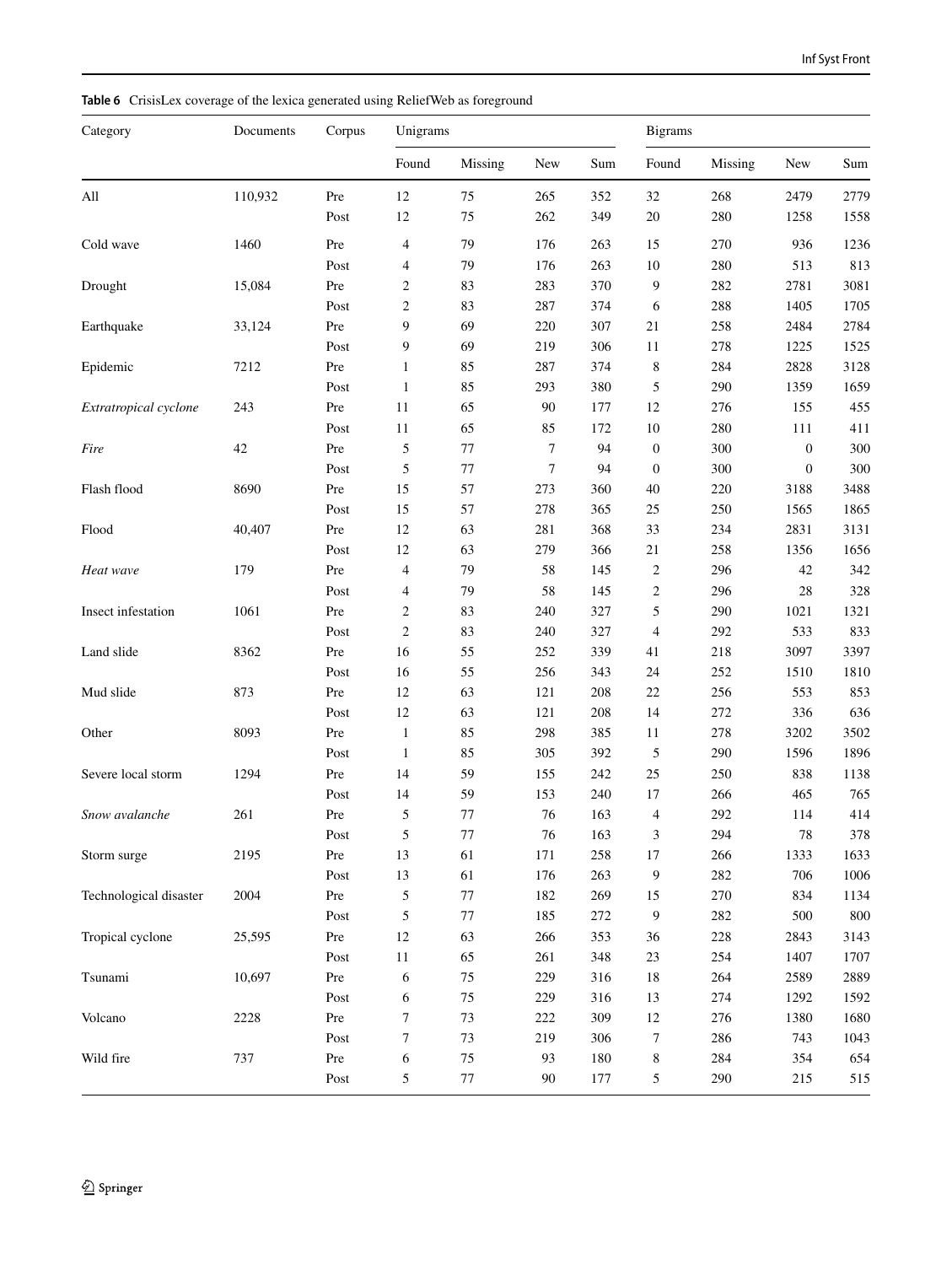document first and created the bigrams based on the filtered content. Effectively, their lexicon contains unigrams and *skip-(bi)grams*. Since we wanted to use CrisisLex as another starting point for crisis term acquisition, we created two versions of our corpus: one where filtering was done after bigrams were collected (called *post*) and one that followed Olteanu et al. [\(2014\)](#page-13-0), called *pre*. Since we don't use location-based corpora, we follow a more conservative term-culling approach: we drop words with a document frequency less than ten, while Olteanu et al. [\(2014\)](#page-13-0) under  $0.5\%$ .

While the unigram statistics are the same, the two corpus variants have widely different bigram distributions. The *pre* setting has as many bigrams as unigrams, 3.9G in 141M types. The *post* variant, where filtering occurs after bigram creation, has about half that number: 1.9G and 61M types. Again, dropping the bigrams associated with the low recall unigrams does not affect the number of tokens much, but decreases the number of types to 119M and 49M, respectively. The *pre* corpus contains 293 bigrams from CrisisLex; as expected, *post* trails behind with 265. Naturally, both contain all 87 unigrams.

While the settings above seemed sensible at first, when applying our method, we have found that they did not reflect the realities of the dataset. The Jaccard similarity threshold of 0.85 leaves too many duplicates in the data, which leads to many expressions that are peculiar to certain news items creep into the results. After some experimentation, we had to use a similarity threshold as low as 0.1 to filter most of the near replicas. Such a low threshold most likely removes many false positives as well, negatively affecting document recall; however, the effect on the resulting emergency terms was markedly positive. We also applied a much bolder term frequency threshold of 100 to eliminate low quality uni- and bigrams from the data.

As anticipated, such an aggressive filtering has a huge effect on the corpus size. The number of unigram types falls to 156,975, and bigrams to 1M/2.7M (*post*/*pre*). The total number of bigrams is also visibly reduced to 1.65G and 3.2G, respectively. Finally, CrisisLex coverage also decreased greatly to 85 unigram and 140/218 bigram types.

#### <span id="page-8-1"></span>**4.3 Extending Seed Lexica**

To deploy some seed lexicon on this corpus, we combine the expressions (words and n-grams) contained in the lexicon into one large query, and save the top ranking 10,000 documents according to the Okapi-BM25 scoring formula (Spärck-Jones et al.  $2000$ ). These documents form the presumably emergency-related subcorpus E. Thereafter, *E* is used as foreground against the entire CC News corpus *C* as background to compute the log TF ratios. Terms with too low DF in *C* or *E* are filtered out, and the resulting ranked

list is cut off at  $\Delta \leq 3$  (three natural orders of magnitude). The resulting lists are the iteratively refined lexica built on the seeds in question.

We applied this method to several seed lists, including CrisisLex, the manual (Wikipedia-based) list of Table [1,](#page-1-1) the 'minimum' seed list (which is actually longer, but ultimately it is based on just two words, see Table [3\)](#page-3-2), and our BEV. The results are summarized in Table [7,](#page-9-0) and those words and bigrams that appeared in at least three of the four extensions are listed in Appendix  $D$ , showing the quality of the results.

As mentioned in Section [4.2,](#page-6-1) setting the corpus frequency threshold to 100 eliminated one third of the bigrams of CrisisLex from the *pre* corpus, and even more from the *post* variant. This indicates that many of the bigrams in CrisisLex are specific to Twitter and do not translate well to other domains. A few examples are listed below.

- Social-media specific: *donate tornado*, *retweet donate*, *txting redcross*
- Informal: *bombing saddened*, *storm amaze*
- Corpus language: *toxin flood*, *flood levy*

Out of these three, only the last one needs explanation. Many (skip-)bigrams in CrisisLex contain perfectly valid associations, yet are not found (enough times) in CC News. This points to a deeper divergence in the language models of the corpora than what shallow stylistic differences (formal– informal, etc) can explain.

### <span id="page-8-0"></span>**5 Evaluation**

It is not trivial to evaluate different lexica automatically. One option is to compare them against an already existing word list such as CrisisLex. Doing so not only allows us to assess our lexica, but it also gives us ideas about the quality of CrisisLex itself. In Section [4.1](#page-6-0) we compared our methods to CrisisLex using the ReliefWeb subcorpora, and here we consider the accompanying humanitarian assistance and disaster relief topic lexicon (HADRTL) of 34,500 phrases. HADRTL is dominated by 22,380 bigrams and 7.818 trigrams and higher n-grams, leaving only 3860 unigrams for comparison. Needless to say, neither of these resources were used during any of the processing described so far.

HADRTL contains a Boolean "seed" field that was set by a manual procedure analogous to our Section [2.1](#page-1-2) whenever a domain expert considered the term highly relevant to the topic. There are only 435 seeds and, remarkably, none of these are unigrams. In fact, the only unigrams we consider expertise-based in this lexicon are those derived from the names of the 25 topics used there. When these are higher n-grams (e.g. Violent Civil Unrest), we fall back on the headword (unrest). Some of the topic names are so generic (e.g. Volunteer or Professional Services, Money, Food, *...*)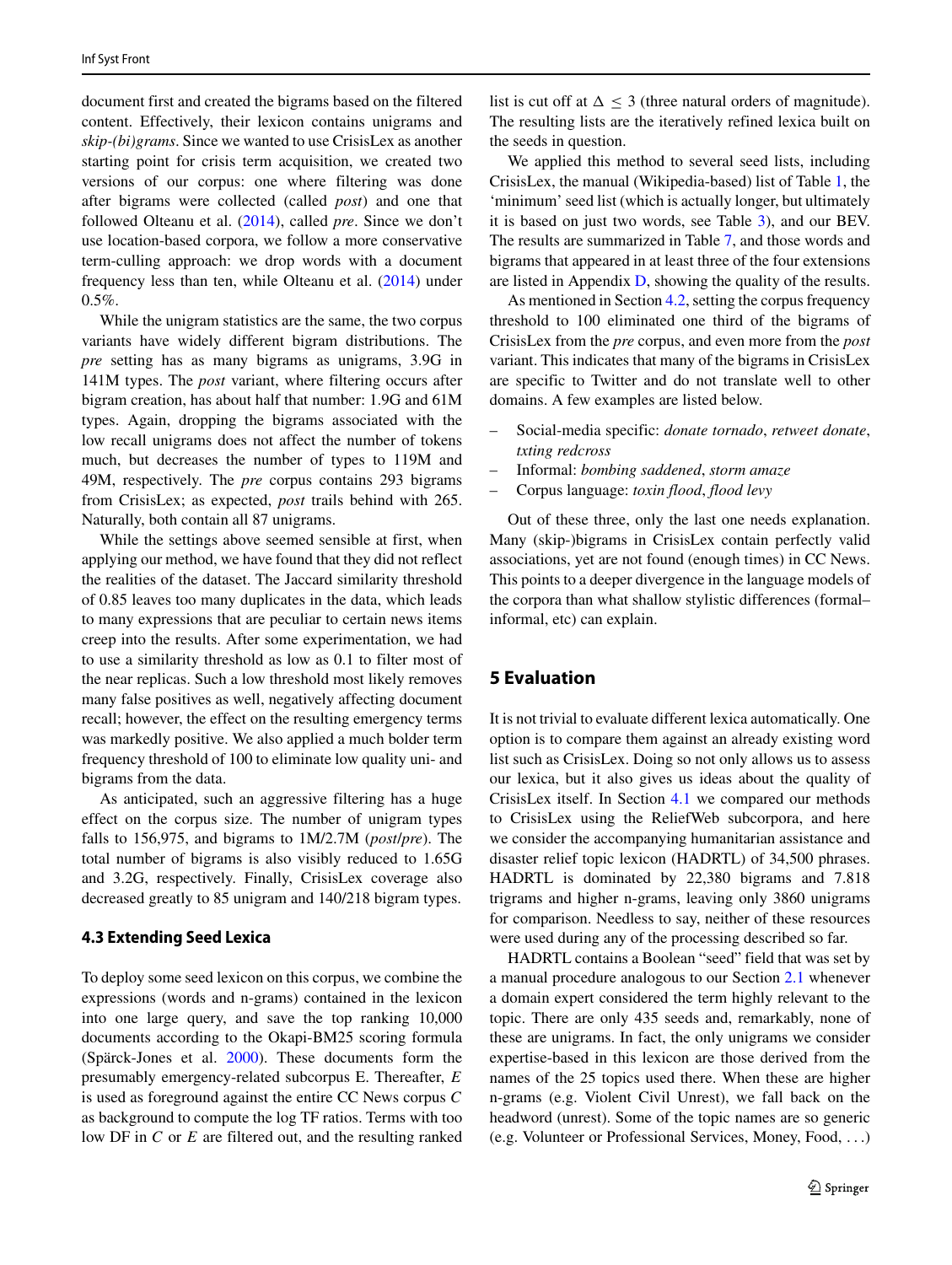<span id="page-9-0"></span>**Table 7** CrisisLex coverage of the lexica generated by various seed word lists

| Word list  | Corpus | Unigrams |         |            |     |       | <b>Bigrams</b> |      |      |  |
|------------|--------|----------|---------|------------|-----|-------|----------------|------|------|--|
|            |        | Found    | Missing | <b>New</b> | Sum | Found | Missing        | New  | Sum  |  |
| <b>BEV</b> | Pre    | 6        | 81      | 108        | 195 | 9     | 291            | 886  | 1186 |  |
| <b>BEV</b> | Post   | 5        | 82      | 115        | 202 | 5     | 295            | 583  | 883  |  |
| CrisisLex  | Pre    | 30       | 57      | 60         | 147 | 65    | 235            | 416  | 716  |  |
| CrisisLex  | Post   | 30       | 57      | 69         | 156 | 41    | 259            | 241  | 541  |  |
| Minimum    | Pre    | 14       | 73      | 160        | 247 | 34    | 266            | 1250 | 1550 |  |
| Minimum    | Post   | 16       | 71      | 160        | 247 | 25    | 275            | 675  | 975  |  |
| Wikipedia  | Pre    | 13       | 73      | 149        | 236 | 26    | 274            | 680  | 980  |  |
| Wikipedia  | Post   | 13       | 74      | 152        | 239 | 17    | 283            | 380  | 680  |  |

that no reasonably emergency keyword could be derived from them. Altogether, we end up with 17 expert keywords: *cyclone drought earthquake evacuation flood heatwave infestation intervention landslide rescue sanitation shelter terrorism tsunami unrest violence wildfire*. Only three of these, *earthquake*, *shelter*, and *terrorism* appear on initial list (Appendix  $\overline{B}$ ), but all 17 are present in the final list (Appendix [C\)](#page-12-0), showing considerable improvement between B and C.

Another way to compare the effectiveness of the various vocabularies is by comparing the  $\Delta$  values (log TF ratios) introduced in Section [2.2.](#page-2-1) In the denominator (background model) we use frequencies from the entire Common Crawl news corpus, and in the numerator the frequency counts are obtained from the ReliefWeb articles. Filtering out words with *DF <* 10 left a total of 2298 words from HADRTL, the initial, and the final BEV lists put together (condition *all* in Table [8](#page-9-1) below). Of these, 60 have negative  $\Delta$  (examples include *Republican*, *Democrat*, and *backbencher*) and are discarded in condition *pos*. Finally, in Section [2.2](#page-2-1) we only considered those unigrams significant whose  $\Delta$  exceeded the expected zero by at least two natural orders of magnitude, leaving 1665 words (condition *sig*). As is clear from Table [8,](#page-9-1) the final BEV outperforms the initial one under all conditions.

Recently, Gallagher et al. [\(2017\)](#page-13-24) studied topic coherence, and automatically derived 50 topics based on the same ReliefWeb corpus. Their method, quite correctly, detects several topics that do not, in and of themselves, constitute

<span id="page-9-1"></span>**Table 8** Intersection with HADRTL and log frequency ratios in the initial and final BEV

| Condition $\rightarrow$                                | all |           |        | pos       |  | sig   |  |
|--------------------------------------------------------|-----|-----------|--------|-----------|--|-------|--|
| BEV version $\downarrow$                               | ∩   | $\Lambda$ | $\cap$ | $\Lambda$ |  | л     |  |
| Initial (Appendix B) $329$ $2.536$ $325$ $2.569$ $221$ |     |           |        |           |  | 3.145 |  |
| Final (Appendix C) $406$ $2.672$ $394$ $2.768$ 277     |     |           |        |           |  | 3.385 |  |

emergencies: 10 (taliban); 16 (crops); 17 (medical); 18 (water); 20 (environmental) – all these are ranked higher (in terms of total correlation explained) than the central emergency topic (22). At the lower ranks, the number of nonemergency topic increases: 23 (military); 25 (transport); 26 (basin); 27 (criminal); 28 (public health); 29 (housing); 31 (training); 33 (flour) until we hit the disaster (35) and relief (36) clusters – overall about half of the clusters can be considered emergency-related. Extracting the unigrams from the topic descriptions yields an emergency vocabulary of 353 words that performs even better on ReliefWeb (average  $\Delta = 3.813$ , which is as expected given that it was developed specifically on ReliefWeb. In the intersection of this vocabulary with our initial BEV we find 32, with the final 46 words, again showing noticeable improvement, in spite of the fact that we held out ReliefWeb and HADRTL until BEV was complete.

If we select emergency corpora from Common Crawl by the method of Section [2.3,](#page-2-0) we obtain different results depending on what basic list we employ. Recall that the selection method (binary search among the documents with a window size  $W = 10$ ) relies on the assumption that the *-* weights applied to the TFs will order the documents in decreasing order of emergency-ness. The more coherent the list, the more coherent the ordering, and the more documents will be found. In this regard, HADRTL does not work particularly well, finding only 40,012 emergency documents, while the much shorter initial BEV finds 54,504 and the final BEV 90,010. The corpora found by HADRTL and the initial BEV intersect only in 13,241 documents, whereas the final (90k) corpus contains more than half (23,138) of the documents selected based on HADRTL. All three corpora are available at our website. $^{13}$ 

We also used the method of Section [2.2](#page-2-1) to select emergency-implicated NERs, but have not run a formal evaluation. It is clear that the precision of the system is

<sup>1</sup>[3http://hlt.bme.hu/en/resources/emergency](http://hlt.bme.hu/en/resources/emergency)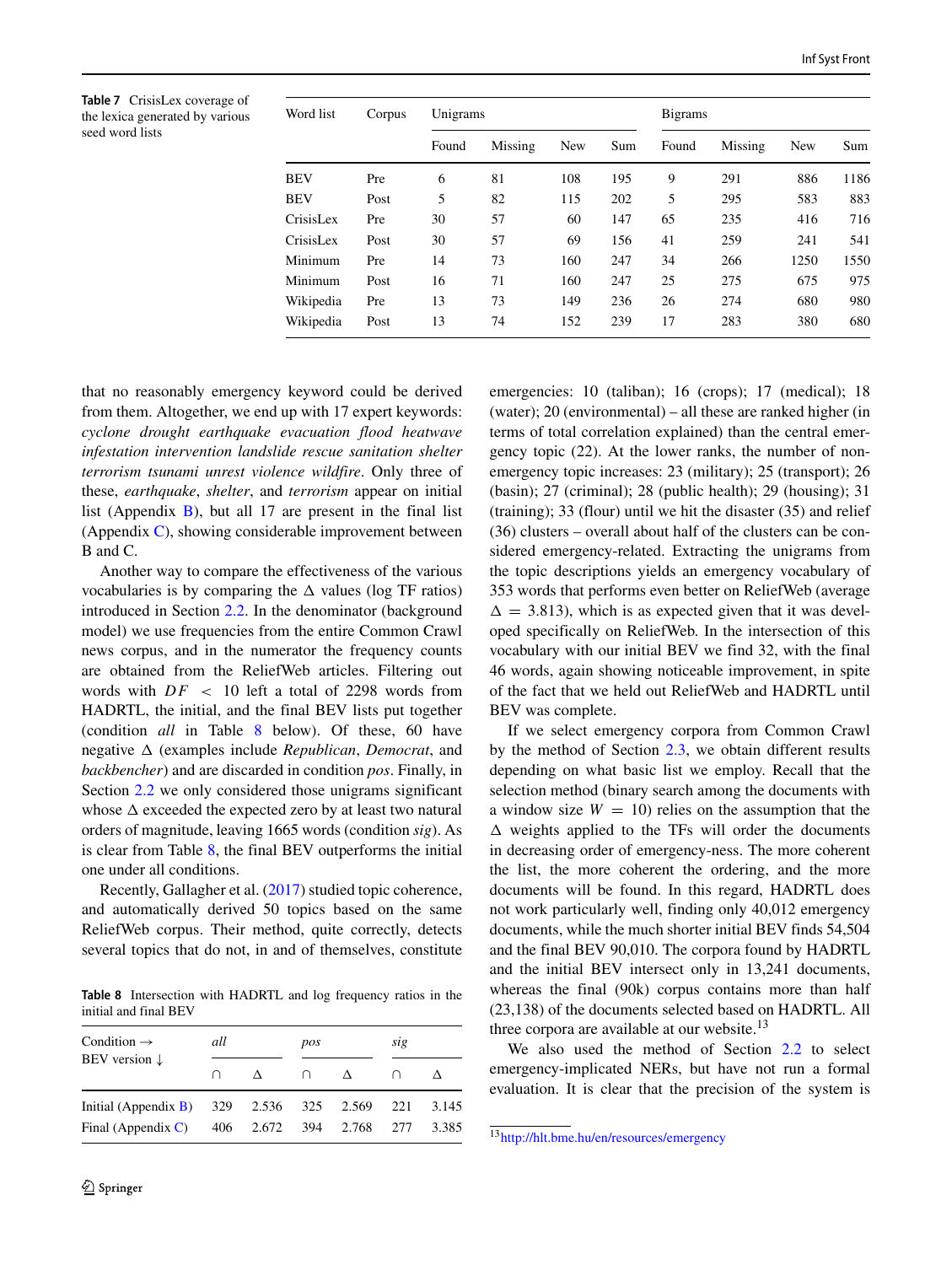<span id="page-10-0"></span>**Table 9** Keywords and  $\Delta$ values for Hungarian

| Word              | Δ    | TF | Word                  | Δ    | TF  | Word             | Δ    | TF  |
|-------------------|------|----|-----------------------|------|-----|------------------|------|-----|
| Goma              | 5.19 | 13 | Richter-skála         | 3.91 | 34  | Megáradt         | 3.68 | 16  |
| Lávafolyam        | 4.95 | 15 | Tűzhányó              | 3.91 | 17  | Élelmiszercsomag | 3.65 | 11  |
| Ruanda            | 4.81 | 12 | <b>Földcsuszamlás</b> | 3.90 | 30  | Aknamező         | 3.65 | 11  |
| Vulkánkitörés     | 4.53 | 16 | Földrengés            | 3.85 | 148 | Láva             | 3.63 | 39  |
| $33$ -as          | 4.44 | 10 | Monszun               | 3.81 | 14  | Előrejelző       | 3.62 | 17  |
| Ruandai           | 4.40 | 26 | Károkozó              | 3.77 | 34  | Epicentrum       | 3.56 | 24  |
| Lőszerraktár      | 4.25 | 12 | Ítéletidő             | 3.74 | 25  | Rengés           | 3.48 | 52  |
| Evakuál           | 4.10 | 21 | Megrongálódik         | 3.74 | 20  | Végigsöprő       | 3.48 | 13  |
| Segélyszállítmány | 4.10 | 14 | <b>Bozóttűz</b>       | 3.71 | 36  | Csernobil        | 3.48 | 13  |
| Kongói            | 4.07 | 36 | Nino                  | 3.71 | 31  | Esőzés           | 3.47 | 132 |
| Hóréteg           | 4.05 | 11 | Hurrikán              | 3.69 | 42  | Vulkanikus       | 3.41 | 14  |
| Segélyszervezet   | 4.02 | 57 | Tornádó               | 3.68 | 16  |                  |      |     |
|                   |      |    |                       |      |     |                  |      |     |

reasonably high, even at the bottom of the range we get locations like *Key Biscayne*. To measure recall is much harder, and it would take manual analysis of larger samples to obtain significant figures. Therefore, we decided to validate the basic idea of iteratively bootstrapping the keyword- and the document-set on a different language, Hungarian. We use the MagyarHirlap collection of some 44,000 newspaper articles, and start with only three words, *vészhelyzet* 'emergency situation', *katasztrofa ´* 'catastrophe', and *aldozat ´* 'victim, sacrifice'. (Hungarian doesn't have a word that could be used both as a noun and an adjective to denote emergency.)

Based on these words, we found a small document set (170 documents) from which we repeated the process. The resulting wordlist required manual editing, primarily to take care of tokenization artifacts, but the top 35 words already show the same tendency, with several emergency-implicated locations (Goma, Rwanda, Chernobyl) and excellent keywords for a second pass such as *vulkánkitörés* 'volcanic eruption', *evakual´* 'evacuate', or *segelysz ´ all ´ ´ıtmany ´* 'relief supplies' (see Table [9\)](#page-10-0).

There are also entries such as *33-as* '#33' which require local knowledge to understand (there was flooding along route 33 in Hungary at the time) and morphology is a much more serious issue: we see e.g. the locative adjectival form *ruandai* 'of or pertaining to Rwanda' along with the country name.

Although the TF values are really too small for this, we performed another iteration, obtaining a slightly longer document list, and a much longer wordlist, containing many excellent keywords that could not be obtained by translating the BEV to Hungarian, supporting the observation we already made in regards to English, that manual word selection has low recall. In fact, the wordlist we obtained by a dictionary-based translation of BEV had too many elements (over 2200) and was dominated by false positives (valid Hungarian translations that corresponded to some sense of English keywords that were not emergency-related).

In future work, we plan to investigate whether in the context of iterated keyword-weight bootstrap the simple recall-based ranking of selecting and weighing keywords advocated in Kornai et al. [\(2003\)](#page-13-11) is outperformed by the slightly more complex Bi-Normal Separation method advocated in Forman [\(2003\)](#page-13-25). Another attractive idea is to use active learning techniques (Hashimoto et al. [2016\)](#page-13-26) as opposed to the simple word vector based filtering we presented in Section [3.](#page-3-0)

### **6 Conclusions**

Faced with the problem of building a two-way classifier selecting a small class of emergency reports from a much larger set of other (non-emergency) texts, it is tempting to put the emphasis on non-textual features such as the snowballing of reports from the same area. Except for the experiments described in Section [4.1,](#page-6-0) we considered 'emergency' to be a single topic rather than a combination of smaller and better delineated topics such as Landslide or Tsunami, and assumed that reports coming in later will often have reference not just to the event, but to the response as well.

This assumption is clearly borne out by the vocabularies, not so much by the BEV (which was built by knowledge engineering, with the response assumption already built in), as by the lists built iteratively based on very small seeds (in English, two words, in Hungarian, three words). The first iteration already yields words like English *evacuee* or Hungarian *segelyszervezet ´* 'aid organization' that only makes sense in the context of some organized response.

We also used the method for the systematic selection of a larger (English) emergency corpus. At 90k articles,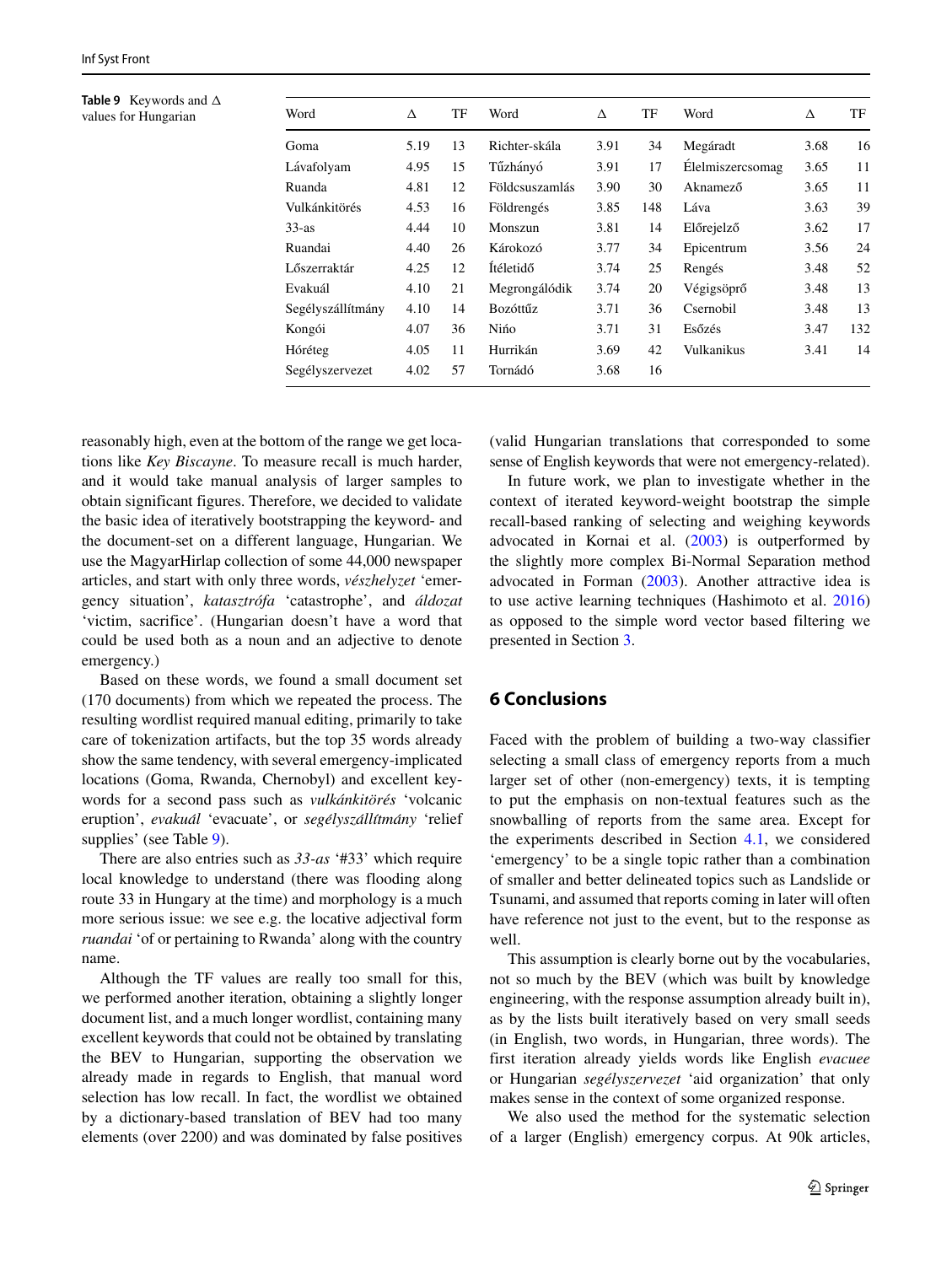our corpus stands halfway between the OSC corpus (17k language-filtered and deduplicated) and the ReliefWeb corpus (424k documents), but our selection criteria are more strict. For example OSC has articles that begin "Applicants for permanent residence status will have to wait a little longer to find out if they will receive it..."; "Two members of the Moro Islamic Liberation Front (MILF) peace panel who were invited to the International Meeting of Prayer for Peace in Sarajevo in September this year begged off from attending"; "Government defends removal of 'illegal' families from capital"; or "Indonesia's lesbian, gay, bisexual and transgender (LGBT) advocacy movement has come a long way since the 1960s". ReliefWeb is even worse, with less than 10% of the articles dealing with actual emergencies, the majority being devoted to the drawn-out political process dealing with the aftermath.

The key benefit of our proposal is that it only requires a collection of documents, typically easily obtained by web crawl even in less well resourced languages – everything else can be bootstrapped from minimal seeds of 2-3 words. Since we build linear classifiers, the process is linear in the size of the corpus, and does not involve the extensive (sometimes crowdsourced) curation effort that is very much part of other approaches. This is not to say that we completely automated the process, since the hyperparameters (thresholds) are still set manually, but it took manual inspection of less than 200 documents to select a 90k emergency corpus from over 14m Common Crawl documents.

**Acknowledgments** We thank Stephanie Strassel (LDC) for her support and encouragment, Graham Horwood (Leidos) for preparing some of the data used in the evaluation, and the anonymous referees for valuable suggestions that led to major improvements. Special thanks to Judit Acs who produced the original BV list that was the starting point ´ of the entire work.

# <span id="page-11-0"></span>**Appendix A: BEV<sub>0</sub>∩ BV**

Dr able accident against alone angry arms army attack bad bite blood blow body bone break breathe burn calm can catch chemical cloud cold concern condition could crime crush damage danger dead destroy die dig drug effort end energy enough equipment escape explode extreme fail fall fault fight fire flesh food force frighten gas grain harm hospital hot hurt ice ill injure level lightning limit mass meal medical necessary offensive organization pain people police powerful problem protect public quick radio rain react report request risk rule safe sea serious shock shoot sick sink situation snow social soldier special speed stop strong surprise temperature tent thick thin travel treatment trouble vehicle violent volcano war weapon weather wind

<span id="page-11-1"></span>worry wound *area authority care develop event exercise field general heat measure officer plan protection range search skin smoke team waste*

## Appendix B: BEV<sub>0</sub>

Becquerel Bq Ci Curie Dr able absorb accident acute adverse affect against agency airborne alarm alert alone angry anomaly area arms army asphyxiant assistance assurance atomic attack authority avoid bad barrier bite blast blood blow body bomb bone boundary break breathe buffer burn burning calm cancer carcinogen care catastrophy catch chemical civilian cloud cold combat combustible compromised concentrated concern condition consequence containment contaminate cooling coordinate corrective counterterrorism crime crisis critical crush damage danger dangerous dead debris decay declaration decontaminate defective defense degrade demolition department designated destroy destruction deteriorate develop device diarrhea die dig disaster discharge disease disperse dose dosimeter downgrade drill drug earthquake effort embargo emergency emission end energy enough environment equipment error escape escort evacuate event exceed exclusion exercise explode explosion explosive expose exposure extreme facility fail failure fall fallout fatality fatigue fault field fight filter fire firefighter fission fissionable flammable flashpoint flesh food force frighten fuel fuse gas general grain grenade half-life harm hazard hazmat headquarters health heat hemorrhage herbicide hospital hot hotline hurricane hurt ice ignition ill illness impact inadequate inadvertent incident infect inflammation ingest inhale injure installation ionization issue jettison launch leak lethal level liason lifethreatening lightning limit loss lost malevolent malfunction management mass meal measure medical microorganism mine missile mitigate mobilize monitoring mortality nausea necessary notify nuclear offensive officer offsite operation organization pain parameter people perimeter pesticde plan plume plutonium poison police pollute pose powerful preparedness prevent problem procedure protect protection public quarantine quick rad radiation radio radioactive radiology rain range react reactor recovery reentry release rem report request resolution respiration responder response restoration risk rocket rod rule sabotage safe safeguard safety scenario sea search secure security serious severe shelter shield shock shoot sick sickness sink site situation skin smoke snow social soldier spark special speed spill stabilization staging stolen stop strike strong suffocation supply surprise symptom tank target team temperature tent terrorism thermal thermonuclear thick thin threat tornado toxic toxin travel treatment tritium trouble typhoon unconscious uncontrolled unexpected unintended unintentional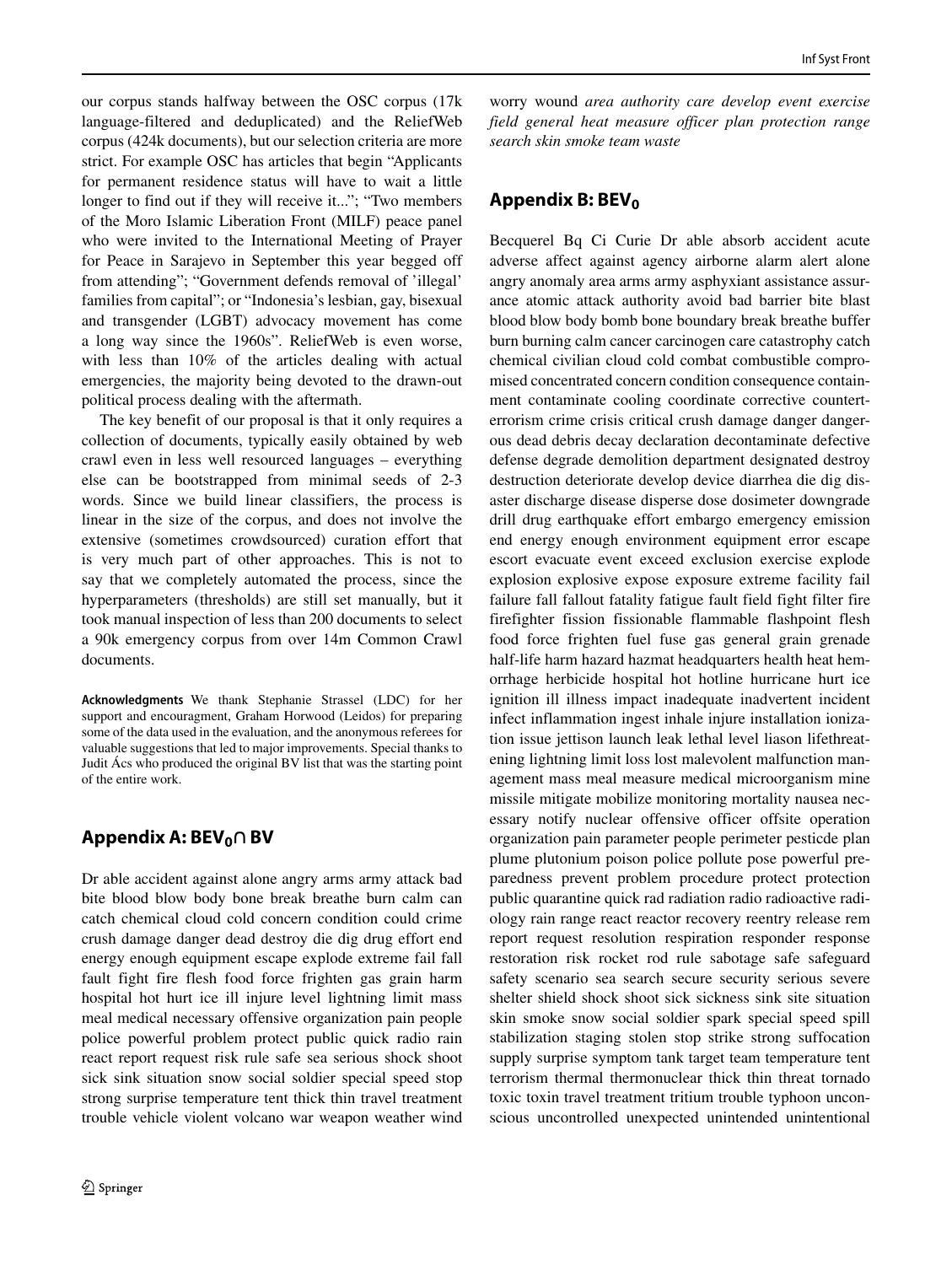unstable uranium urgent vehicle victim violation violent vital volatile volcano vomiting vulnerability vulnerable war warhead waste weakness weapon weather wind worry wound zone

# <span id="page-12-0"></span>**Appendix C: BEV**

absorb accident acute adsorption against agony airlift alarm alert ambulance angry anti-tank antitoxin apocalypse army arsenal arsenic asphyxiate assault assurance atomic attack avoid bad barrage barrier battle biohazard biosafety bioterror bioterrorism bite blast blaze blizzard blockade bloodshed blow body bomb bomber bombing boundary breach break breathe brigade burn calamity cancer cannon care carnage catastrophe catch caustic chain-reaction civilian clot cold collapse combat commander concern condition conflagration constable contagious containment contaminate contamination cop corrode counter-measure counterattack crisis critical crossfire cyclone damage danger dangerous dead debilitate debris decay decontamination defibrillator defoliant degrade dehydrate despoil destroy detonate detonator device die disaster disaster-related disease disinfect disinfection disintegrate doctor drinkingwater drought drown drug dynamite earthquake earthquakeprone effort embolism emergency emission end endanger enough environ epidemic epidemiologic erupt escape evacuate evacuation excrete explode explosion explosive exposure extinguish extreme fail failure fall fallout famine fatal fatality fatigue fault fight fighter fire fireball firefighter fireman firepower firestorm first-responder fissile fission flame flammable flare-up flash flesh flood floodaffected flooding force freezing fuel fuse gas general grave grenade gunner gunshot gust hail harm hazard hazardous health heat heatstroke heatwave high-priority hijack hitand-run horrible hospital hot hurricane hurt hypothermia ignition ill ill-effects illness impact implode incapacitate incendiary incident incision inclement infantry infantryman infect infected infectious inferno infestation infirmary inflammable infraction inhale injure intervention invasion irradiate issue just-in-time kill landslide lava leak lethal lifesaving life-threatening lifeless lift-off limit magnitude maim mass-casualty meal medic medical megaton meltdown military militia mine misfire mishap missile mitigate mitigation mobilize monsoon napalm navy neurotoxicity nuclear nuke nurse offensive officer operation ordnance outbreak pandemic panic parachute paramedic patrolman peril perish phosgene plague plume plutonium poison poisoning police policeman post-disaster post-earthquake postdisaster powerful precarious preparedness procedure projectile protect protection putrefy quake quake-hit quarantine racial-ethnic radiation radioactive radioactivity radiological radiology rain rainstorm range react reactor rebel rebuild recoil reconstruction recovery refugee rescue responder riot risk rocket rule safe safeguard safety sanctuary sanitation scorch secure security seismic sergeant serious severe shatter shelter shelter-in-place shield shoot shooting shot shotgun shrapnel sick sicken sickness siren skin sleet smash smoke snow snowfall snowstorm soldier spark spill squad stop stoppage stormy strangle stricken strike strong subdue suffocate surgeon surprise survive symptom tank temperature terror terrorism terrorize thermal thermonuclear thick thin threat thrombosis tinderbox toll toll-free tornado torpedo toxicant toxicity toxicological toxicologist toxicology traumatize treatment tremor triage troop trooper trouble tsunami unavailability uncontrollable uncoordinated unprotected unresponsiveness unrest unsafe unstable uranium venom victim violate violation violence violent violently virulent volatile volcano vulnerable waft war war-related warfare warhead waste weapon weather wide-spread wildfire wind windstorm worry wreckage

## <span id="page-12-1"></span>**Appendix D: Terms Occurring in at Least Three of the Four List Increments**

aerial.view affect.area affect.community affected.area affect.flood area.affect area.flood area.hit assess.damage bring.heavy burst.bank cause.flood cause.flooding cause.heavy cause.widespread cholera civil.defence civil.protection clear.debris clear.road coastal.area cyclone damage.destroy damage.house damage.report day.heavy death.toll debris deluge destroy.damage destroy.home devastation disaster disaster.agency disaster.area disaster.declaration disaster.management disaster.occur disaster.relief disaster.response disaster.risk disaster.say disaster.strike disaster.zone dozen.home due.flood due.flooding due.heavy emergency.management emergency.response emergency.worker evacuate evacuate.area evacuate.home evacuate.people evacuate.resident evacuation evacuation.order evacuation.plan evacuee extent.damage federal.disaster flash.flood flash.flooding flood flood.area flood.cause flood.damage flood.hit flood.home flooding flooding.cause flooding.landslide flood.kill flood.landslide flood.road flood.stage flood.street flood.victim flood.warning floodwater flood.water force.evacuation hardest-hit heavy.downpour heavy.rain heavy.rainfall higher.ground hit.area home.damage home.destroy home.flood house.damage house.destroy hundred.home hurricane inch.rain landslide leave.homeless low-lying low-lying.area major.disaster major.flooding management.official massive.landslide meteorologist monsoon.rain mud mud.debris mudslide national.disaster natural.disaster next.environment people.evacuate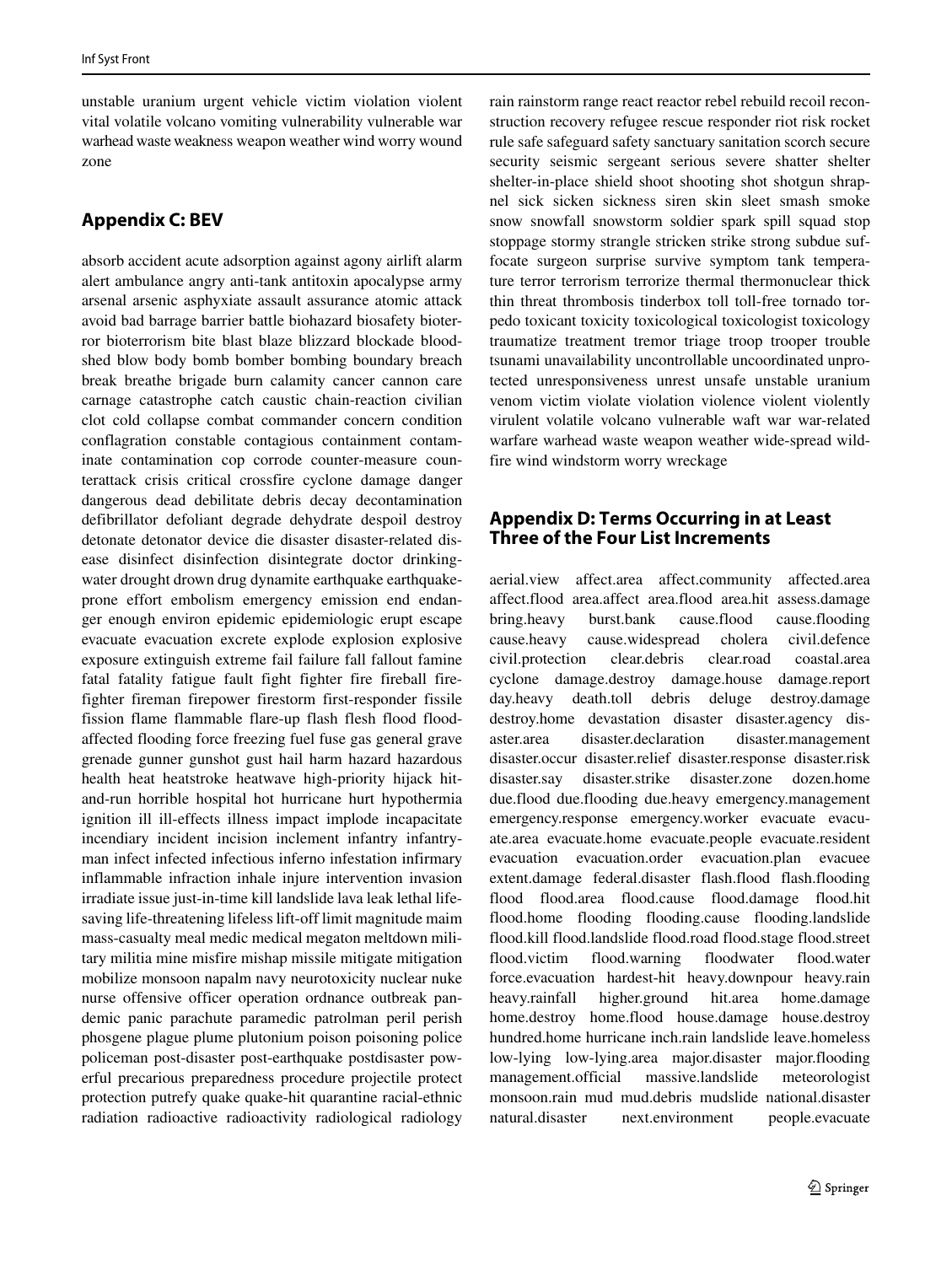Inf Syst Front

people.miss people.strand people.trap plume powerful.earthquake powerful.storm rain.cause rain.expect rainfall rain.fall rain.trigger relief.effort relief.operation relief.supplies rescue.effort rescue.operation rescue.team resident.evacuate resident.flee response.team rise.water river.burst river.overflow rubble say.disaster say.flood say.rain say.storm seek.shelter severe.flooding severe.storm severe.thunderstorm severe.weather significant.damage storm.also storm.cause storm.pass storm.surge storm.system sweep.away take.shelter temporary.shelter thousand.home toll.could toll.rise tornado tornado.warning torrent torrential torrential.rain tree.power trigger.landslide tropical.cyclone twister typhoon uproot.tree wash.away water.recede water.rise weather.service widespread.damage widespread.flooding wildfire wildfire.burn worst.affect worst.flooding worst.hit worst-hit.

# **References**

- <span id="page-13-17"></span>Acs, J., & Kornai, A. (2016). Evaluating embeddings on dictionary- ´ based similarity. In Levy, O. (Ed.) *Proceedings of the first workshop on evaluating vector-space representations for NLP (RepEval)* (pp. 78–82).
- <span id="page-13-8"></span>Acs, J., Pajkossy, K., Kornai, A. (2013). Building basic vocabulary ´ across 40 languages. In *Proceedings of the sixth workshop on building and using comparable corpora* (pp. 52–58). Sofia: Association for Computational Linguistics.
- <span id="page-13-1"></span>Basu, M., Roy, A., Ghosh, K., Bandyopadhyay, S., Ghosh, S. (2017). Microblog retrieval in a disaster situation: a new test collection for evaluation. In Moens, M.F., Jones, G., Ghosh, S., Ganguly, D., Chakraborty, T., Ghosh, K. (Eds.) *Proceedings of SMERP 2017*.
- <span id="page-13-16"></span>Borbély, G., Makrai, M., Nemeskey, D.M., Kornai, A. (2016). Evaluating multi-sense embeddings for semantic resolution monolingually and in word translation. In *Proceedings of the 1st workshop on evaluating vector-space representations for NLP* (pp. 83–89). Association for Computational Linguistics. [https://doi.org/10.18653/v1/W16-2515.](https://doi.org/10.18653/v1/W16-2515) [http://www.aclweb.](http://www.aclweb.org/anthology/W16-2515) [org/anthology/W16-2515.](http://www.aclweb.org/anthology/W16-2515)
- <span id="page-13-21"></span>Broder, A.Z., Charikar, M., Frieze, A.M., Mitzenmacher, M. (1998). Min-wise independent permutations. In *Proceedings of the thirtieth annual ACM symposium on theory of computing* (pp. 327–336). ACM.
- <span id="page-13-5"></span>Buckley, C., Singhal, A., Mita, M. (1995). New retrieval approaches using SMART: TREC 4. In *Proceedings of TREC*, (Vol. 4 pp. 25– 48).
- <span id="page-13-14"></span>Ester, M., Kriegel, H.P., Sander, J., Xu, X. (1996). A density-based algorithm for discovering clusters in large spatial databases with noise. In *Kdd*, (Vol. 96 pp. 226–231).
- <span id="page-13-25"></span>Forman, G. (2003). An extensive empirical study of feature selection metrics for text classification. *Journal of Machine Learning Research*, *3*, 1289–1305.
- <span id="page-13-24"></span>Gallagher, R., Reing, K., Kale, D., Steeg, G.V. (2017). Anchored correlation explanation: topic modeling with minimal domain knowledge. *Transactions of the Association for Computational Linguistics*, *5*, 529–542. [https://transacl.org/ojs/index.php/tacl/](https://transacl.org/ojs/index.php/tacl/article/view/1244) [article/view/1244.](https://transacl.org/ojs/index.php/tacl/article/view/1244)
- <span id="page-13-22"></span>Gionis, A., Indyk, P., Motwani, R., et al. (1999). Similarity search in high dimensions via hashing. In *VLDB*, (Vol. 6 pp. 518–529).
- <span id="page-13-26"></span><span id="page-13-18"></span>In *Second joint conference on lexical and computational semantics (\*SEM)* (pp. 44–52). Atlanta: Association for Computational Linguistics. Hashimoto, K., Kontonatsios, G., Miwa, M., Ananiadou, S. (2016). Topic detection using paragraph vectors to support active learning in systematic reviews. *Journal of Biomedical Informatics*, *62*,
- <span id="page-13-7"></span>Imran, M. (2017). Time-critical analysis of evolving social media streams during sudden-onset events. In Moens, M.F., Jones, G., Ghosh, S., Ganguly, D., Chakraborty, T., Ghosh, K. (Eds.) *Proceedings of SMERP 2017*.

59–65.

- <span id="page-13-6"></span>Imran, M., Castillo, C., Lucas, J., Meier, P., Vieweg, S. (2014). AIDR: artificial intelligence for disaster response. In *Proceedings of WWW (companion) IW3C2* (pp. 159–162).
- <span id="page-13-2"></span>Imran, M., Castillo, C., Diaz, F., Vieweg, S. (2015). Processing social media messages in mass emergency: a survey. *ACM Computing Surveys (CSUR)*, *47*, 1–38.
- <span id="page-13-23"></span>Indyk, P., & Motwani, R. (1998). Approximate nearest neighbors: towards removing the curse of dimensionality. In *Proceedings of the thirtieth annual ACM symposium on theory of computing* (pp. 604–613). ACM.
- <span id="page-13-15"></span>Järvelin, K., & Kekäläinen, J. (2002). Cumulated gain-based evaluation of ir techniques. *ACM Transactions on Information Systems (TOIS)*, *20*(4), 422–446.
- <span id="page-13-19"></span>Kohlschütter, C., Fankhauser, P., Nejdl, W. (2010). Boilerplate detection using shallow text features. In *Proceedings of the third ACM international conference on Web search and data mining* (pp. 441–450). ACM.
- <span id="page-13-10"></span>Kornai, A. (2010). The algebra of lexical semantics. In Ebert, C., Jäger, G., Michaelis, J. (Eds.) *Proceedings of the 11th mathematics of language workshop, LNAI 6149* (pp. 174–199). Springer.
- <span id="page-13-9"></span>Kornai, A. (2018). *Semantics*. Springer. [http://kornai.com/Drafts/sem.](http://kornai.com/Drafts/sem.pdf) [pdf.](http://kornai.com/Drafts/sem.pdf)
- <span id="page-13-11"></span>Kornai, A., Krellenstein, M., Mulligan, M., Twomey, D., Veress, F., Wysoker, A. (2003). Classifying the Hungarian Web. In Copestake, A., & Hajic, J. (Eds.) *Proceedings of the EACL* (pp. 203–210).
- <span id="page-13-3"></span>Lewis, D., Yang, Y., Rose, T., Li, F. (2004). RCV1: a new benchmark collection for text categorization research. *Journal of Machine Learning Research*, *5*, 361–397.
- <span id="page-13-20"></span>Lui, M., & Baldwin, T. (2012). langid.py: an off-the-shelf language identification tool. In *Proceedings of the ACL 2012 system demonstrations* (pp. 25–30). Association for Computational Linguistics.
- <span id="page-13-12"></span>Manning, C.D., Surdeanu, M., Bauer, J., Finkel, J., Bethard, S.J., McClosky, D. (2014). The Stanford CoreNLP natural language processing toolkit. In *Association for computational linguistics (ACL) system demonstrations* (pp. 55–60). [http://www.aclweb.org/](http://www.aclweb.org/anthology/P14-5010) [anthology/P14-5010.](http://www.aclweb.org/anthology/P14-5010)
- <span id="page-13-0"></span>Olteanu, A., Castillo, C., Diaz, F., Vieweg, S. (2014). CrisisLex: a lexicon for collecting and filtering microblogged communications in crises. In *Proceedings of the AAAI conference on weblogs and social media (ICWSM'14).* AAAI Press.
- <span id="page-13-13"></span>Pennington, J., Socher, R., Manning, C. (2014). Glove: global vectors for word representation. In *Conference on empirical methods in natural language processing (EMNLP 2014)*.
- <span id="page-13-4"></span>Phuvipadawat, S., & Murata, T. (2011). Detecting a multi-level content similarity from microblogs based on community structures and named entities. *Journal of Emerging Technologies in Web Intelligence*, *3*(1), 11–19.